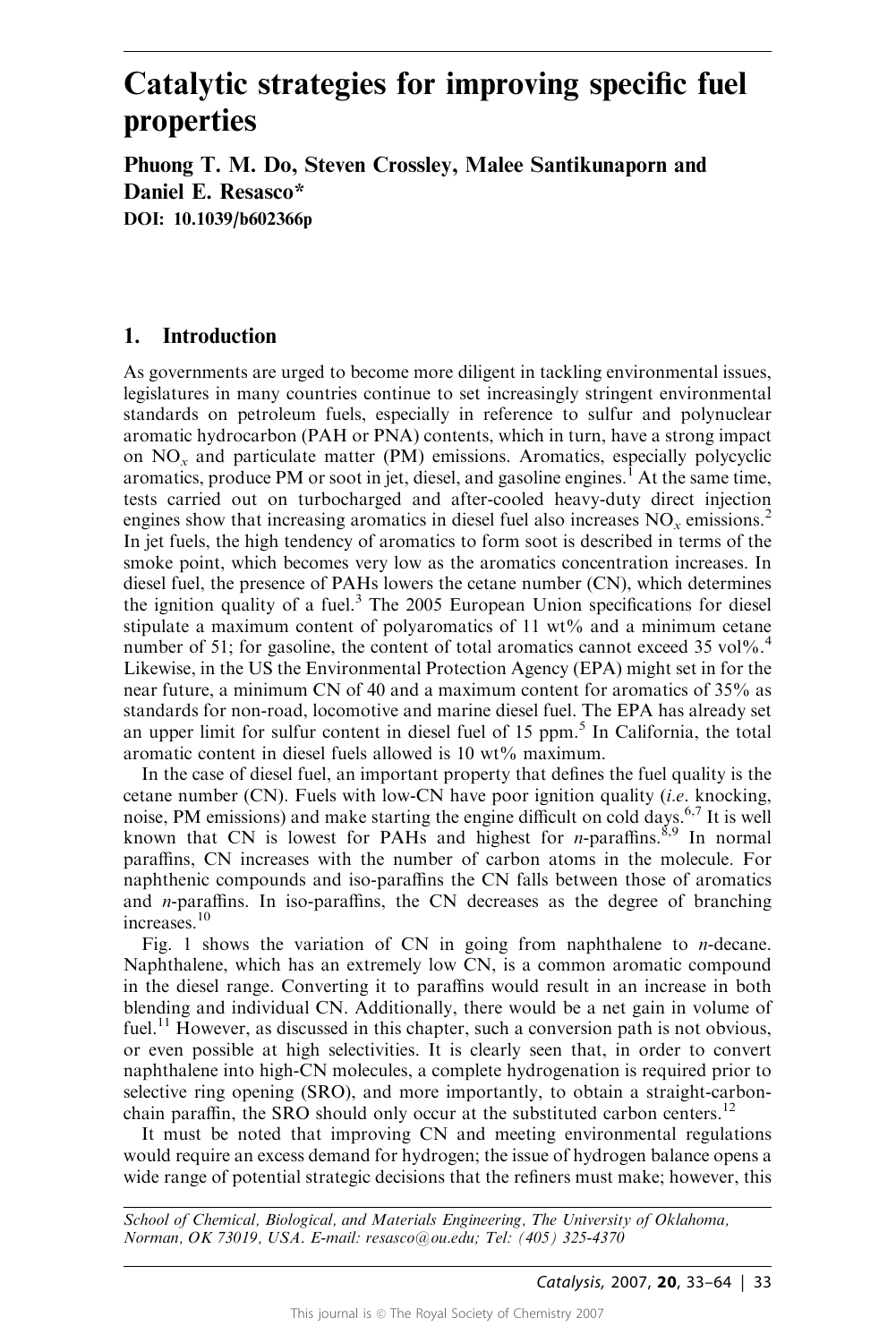

Fig. 1 Gradual improvement in cetane number of naphthalene caused by hydrogenation and subsequent selective ring opening. Adapted from ref. 12.

issue is not discussed in detail in this review. Possible solutions that refiners will consider may involve the partial oxidation of hydrocarbons, naphtha reforming, steam reforming of light hydrocarbons, and improved recovery and purification technologies.<sup>13</sup> The focus of this review is not on the sources of this hydrogen, but rather the catalytic routes that may be taken to meet the current an upcoming environmental regulations.

In a similar fashion, octane number (ON) is a key parameter in determining the quality of gasoline. High ON means high resistance of the fuel against knocking. In a combustion engine, a compressed mixture of fuel and air is introduced. Due to the thermal stability of each molecule and the ensuing radicals, some molecules tend to burn sooner than others, which causes knocking.<sup>14</sup> There are two types of octane number tests: research octane number (RON) and motor octane number (MON). RON typically provides an indication of how the fuel will perform under mild driving conditions, while MON represents more severe conditions.  $(RON + MON)/$ 2 is the current ON that is reported at the pump. These values are based on a scale on which isooctane is 100 (minimal knock) and heptane is 0 (bad knock). In general, aromatics (*i.e.* benzene, toluene, *etc.*) and iso-paraffins have high ONs.<sup>15</sup> For isoparaffins, branching is desirable, because it increases ONs, which is in contrast to CN. Therefore, n-paraffins are undesirable in gasoline, while they are desirable in diesel. To achieve the goal of making gasoline more environmentally friendly, while keeping its ON high, aromatics need to be converted to iso-paraffins with substantially higher ON.

Aromatics are typically included in gasolines to increase octane number. However, high aromatic content increases engine-out hydrocarbons and  $NO<sub>x</sub>$  emissions.<sup>16</sup> Moreover, aromatics are the main precursors of exhaust benzene, a known carcinogenic, via dealkylation of substituted aromatics.<sup>17</sup> Therefore, reduction of total aromatic content, together with olefin content, is an important part of California phase III reformulated gasoline specifications,<sup>18</sup> with respect to the current allowed concentrations of benzene and total aromatics of 0.8 and 25 percent of volume, respectively.

In addition to CN and ON, the smoke point (SP), which is the maximum smokefree laminar diffusion flame height, has been employed widely to evaluate the tendency of different fuels to form soot. This tool was first applied to kerosenes, later diesel, and then jet engine fuels.<sup>19,20</sup> Researchers have tried to relate smoke points of pure compounds to their molecular structure. It was found that the inverse of smoke point, which measures the potential of a fuel to form soot, increases from  $n$ -paraffins to iso-paraffins to alkylbenzenes to naphthalenes.<sup>21,22</sup> Since smoke points vary with experimental conditions, the concept of a threshold soot index (TSI), which is calculated from the smoke point, molecular weight, and experimental constants, has been used to compare the soot-formation tendencies of different fuel molecules.<sup>23</sup>

As stated above, molecular structures of hydrocarbon compounds greatly affect the different properties for fuels of different engines (e.g. combustion, self-ignition, homogeneous charge compression ignition engines).<sup>24</sup> For instance, fuels used in a diesel engine require long-chain paraffins to obtain high CN. Meanwhile, branching iso-paraffins are desirable for a gasoline engine. Therefore, in the present review, we describe the various tools available to first estimate CN, ON and TSI values of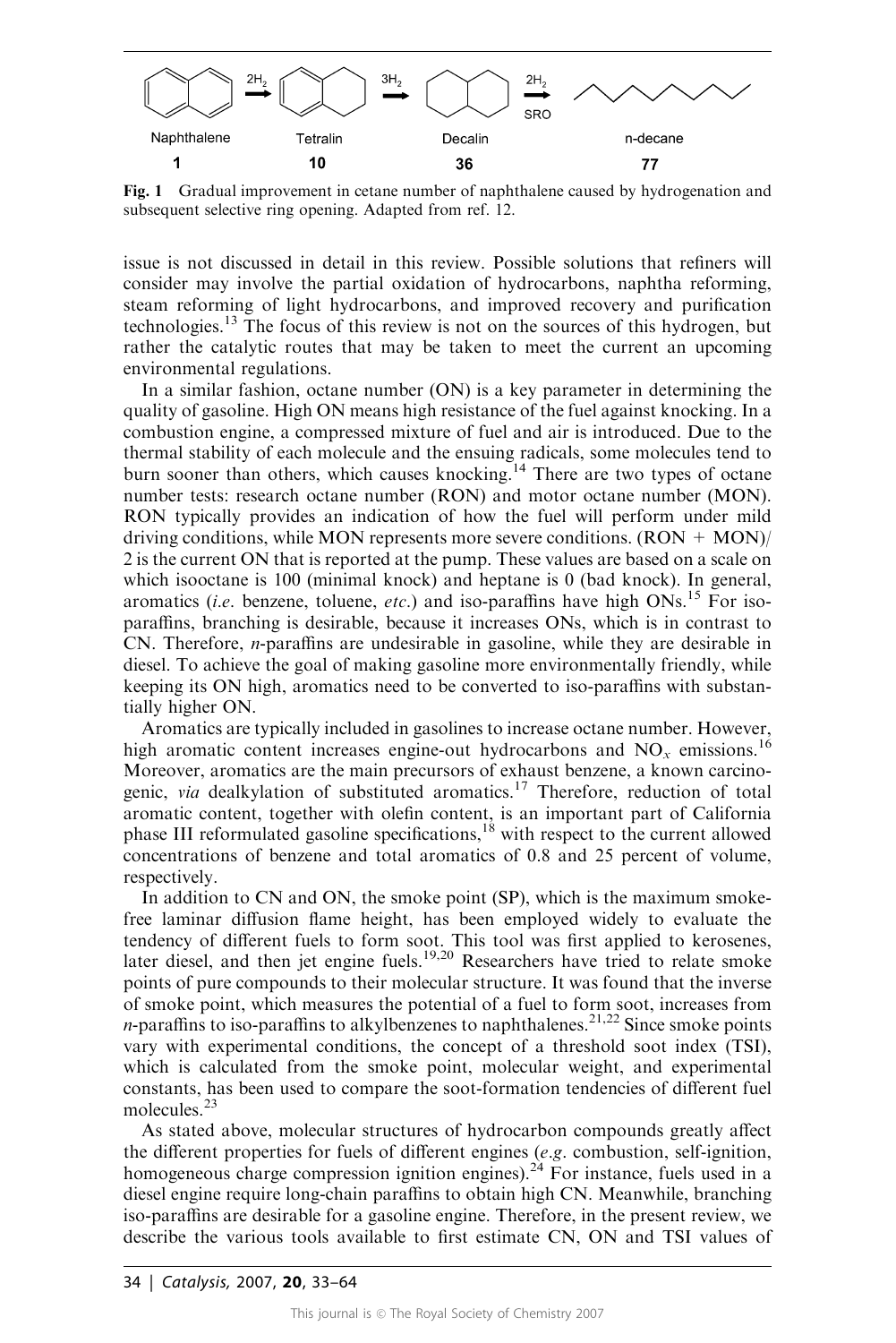individual hydrocarbons and then decide how the predicted values can be used in choosing the appropriate catalytic strategies (i.e. guided reaction pathways) that one can follow in order to maximize these properties.

In each of the pathways that we have considered in this review, it is assumed that an initial hydrogenation of the aromatics has been conducted and that the sulfur content is low enough as to avoid poisoning of the noble metals used in the different cases. Sulfide bimetallic catalysts are known to be very active in hydrogenation reactions. Phenanthrene, naphthalene, and tetralin are commonly employed as probe molecules for hydrogenation reactions. Since sulfides have relatively low activity, full hydrogenation cannot be achieved with these catalysts since at high temperatures equilibrium limitations appear. As a result, a second process of aromatic saturation catalyzed by noble metals is often considered.<sup>25</sup> Following saturation, the resulting naphthenic rings can be further converted via ring contraction (RC) and selective ring opening (SRO) reactions.

In the RC step, a 6-membered ring is isomerized over an acid catalyst or a bifunctional catalyst to a 5-membered ring, which subsequently can be opened selectively on a noble metal catalyst with high hydrogenolysis activity. Researchers have reported ring contraction reaction studies involving two-ring naphthenes, *i.e.* decalin. Ring contraction catalysts are typically zeolites and Pt-modified zeolites. For SRO reactions, iridium-based catalysts often stand out as the most active. They are used in the ring opening reactions of alkylcyclohexanes and alkylcyclopentanes. Ring opening at different C–C bond positions also has a great impact on the properties of the resulting products, such as CN and ON.

## 2. Prediction of fuel properties

#### 2.1 Importance of fuel property predictions

One of the important tasks in the improvement of diesel fuels is the increase in cetane number (CN). There are several possible routes for increasing CN of a diesel fuel, including blending with Fischer-Tropsch (FT) fuels or adding cetane boosters.<sup>26,27</sup> However, these routes have their limitations; the problem of blending FT products is the high cost of this fuel, $^{28}$  the problem of cetane boosters is their low stability and very high flammability, causing the entire fuel to become more dangerous.<sup>27</sup> A third option is to modify, via a combination of aromatic saturation and selective ring opening, the structure of the molecules present in the fuel. Ring opening products (ROP) resulting from each of the possible RO pathways have different CNs. Therefore, in order to determine if a particular ring opening reaction has a positive impact on the CN of a diesel fuel, the chemistry behind the individual reactions must be understood. For this reason, a number of model molecules, typically found in diesel fuel, were chosen to analyze the effect of the possible RO paths on their CN. The same methodology can be applied to ON and TSI. Although lists of CN, ON and TSI of individual compounds are available, there are still many molecules potentially produced from chemical reactions of model feeds which do not have these properties measured. For this reason, prediction tools are needed to compute those important fuel properties based on molecular structure and other known physical parameters. While a wide variety of techniques have been used to estimate various fuel properties, the techniques used here all involve correlations between the structure of the molecules and the properties themselves. These techniques will be discussed in the following section.

#### 2.2 Methods for property predictions

Classical chemo metric methods, such as the Quantitative Structure Activity Relationships, QSAR, can be used to relate the chemical characteristics of a molecule to its structure. QSAR methods have been widely used in the pharmaceutical field for drug design, but they are also very useful for many other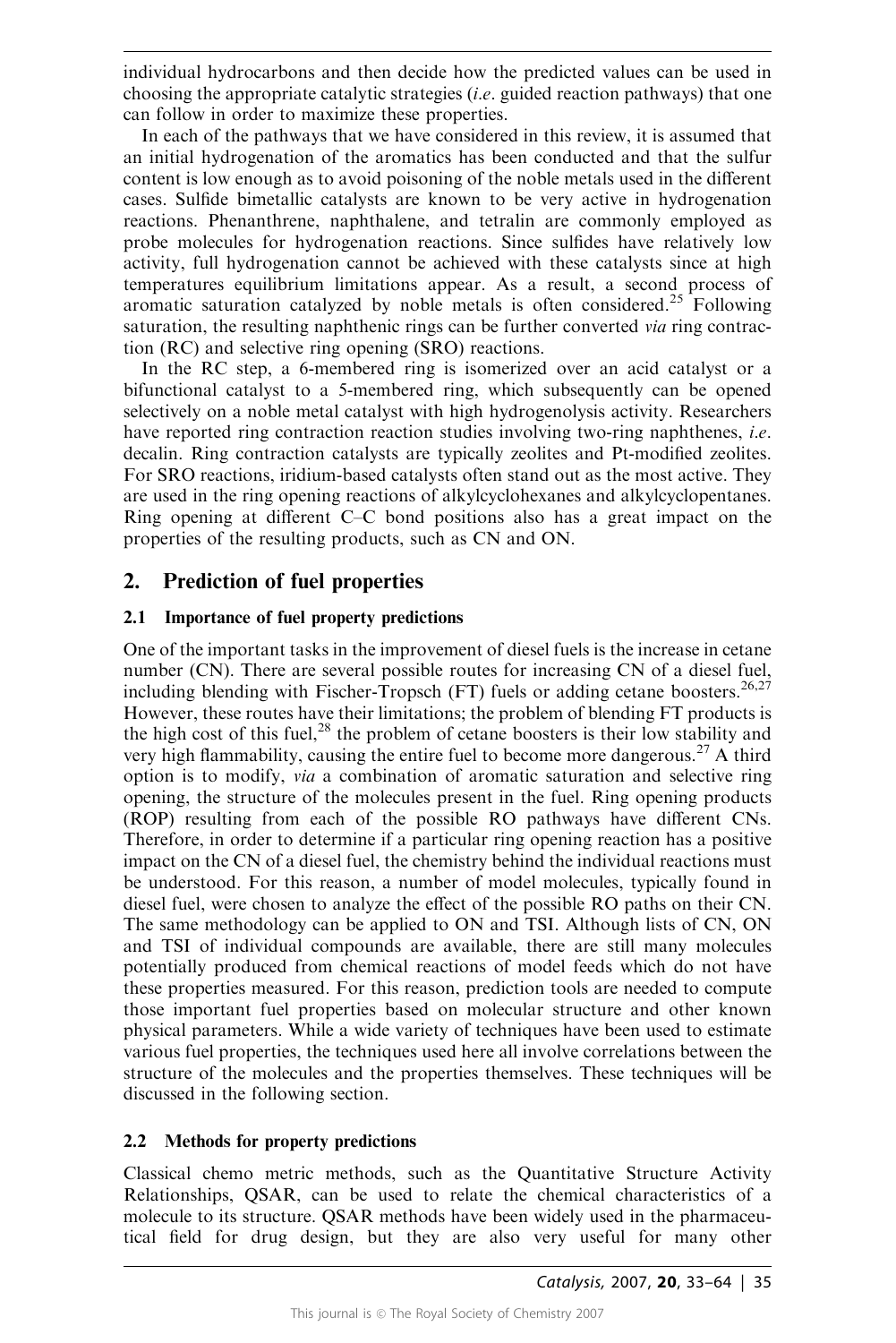applications.29,30 In the context of fuel properties, QSAR methods can be used for prediction of CN, ON and TSI. We have obtained fuel property predictions with  $MDL<sup>®</sup>$  QSAR (version 2.2.0.0.446 (SP1) from MDL Information Systems, Inc.) software that has the ability to calculate over 400 molecular descriptors of a particular molecule, which can then be used to predict a fuel property. These molecular descriptors can be based on the size, shape, charge, etc. of the molecule. Although it is not straightforward to extract direct physical information regarding combustion properties from each of these descriptors, they can be used as effective inputs for statistical models that allow us to predict the desired parameters. In order to determine the best possible descriptors to use in a model, a genetic algorithm is used in order to lower the number of descriptors down to a computationally reasonable number  $( $50$ ); multiple regressions are then performed with all possible$ descriptor combinations in order to determine the best combination for a specified number of variables. The numerous predictions for a fuel property from each model with varying numbers of variables are then compared with an external set of data that is not included in the fitting in order to determine the overall best method.

2.2.1 Prediction of cetane number. Predictions of CN have been made by several authors using a variety of different types of inputs including 13C NMR, IR spectra, refractive index, parameter lumps, GC analysis, and multiple other types of properties.<sup>31,32</sup> In 1995, Ladommatos et al.<sup>32</sup> introduced twenty-two equations to predict the CN of diesel fuel. The predictive capability of some equations was high (standard error of  $CN < 2$ ). He also reported that it is unlikely that the standard error can be reduced significantly below 1.5, because the measured cetane numbers are themselves subject to experimental error. However, more than ten years later, Ghosh et  $al$ .<sup>33</sup> reported an improvement in CN prediction with standard error of only 1.25. A simple composition-based model is used to correlate CN of diesel fuels with a total of 129 various hydrocarbon lumps determined by a group of supercritical fluid chromatography, gas chromatography, and mass spectroscopic methods.

These models allow us to estimate the CN of diesel fuel mixtures. However, to evaluate the impact of specific reactions on specific molecules, the cetane values of individual compounds are needed. For this purpose, molecular descriptors were used in order to predict the CNs of individual hydrocarbons. The quality of the model is represented by Fig. 2a and b. Fig. 2a shows a plot of the CN values calculated from the model versus the actual measured CN inputs. This plot is important to ensure that the errors in prediction do not deviate significantly to one side or the other in a systematic way. As the number of molecular descriptors used in the model increases, the error between the calculated and measured values in the model continuously decreases. To prevent an over-fitting of the data a maximum number of descriptors is recommended. One can clearly see in Fig. 2b that, as the number of descriptors increases, the root mean squared (RMS) error in the model continuously decreases, while the error in an external set of data reaches a minimum and then increases again as over-fitting starts to occur. The external data set is composed of nine data points that represent the entire range of data. The reason for the smaller degree of error in the external dataset than in the model is that the external dataset consisted only of Ignition Quality Tester (IQT<sup>IM</sup>) derived CNs from one particular machine. The database used to feed the model<sup>34</sup> was composed of both, engine test CNs and IQT measurements from various sources. The large variety of sources causes a relatively high error in the database itself, so if possible a single database source should be used.

Compared with the artificial neural network (ANN) approach used in previous work to predict  $CN^{12}$  the linear regression model by QSAR is as good or better and easier to implement. The predicted CN values, some of which are tabulated in Table 1, will be employed below to evaluate the different catalytic strategies to optimize the fuel.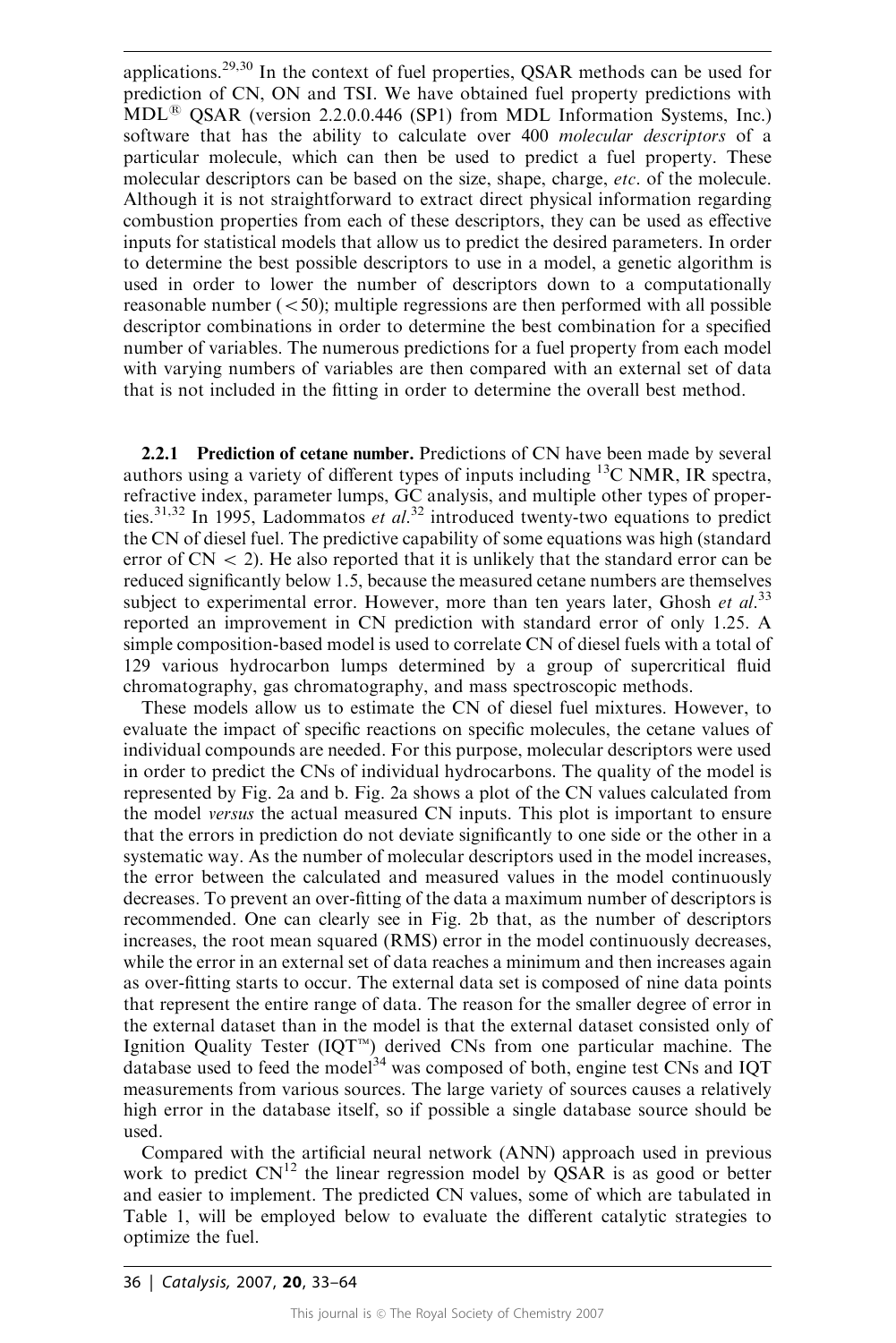

Fig. 2 (a) Calculated versus observed CNs. The error is well dispersed, and does not deviate much from the ideal slope of 1. (b) Comparison between the Root Mean Squared errors of the calculated values and the number of descriptors included in the CN model.

2.2.2 Prediction of octane number. Similar to the case of CN predictions, the majority of the work reported in the literature has focused on the prediction of ON of gasoline mixtures.<sup>35,36</sup> For example, in the 1970s, Anderson, et al.<sup>37</sup> constructed a method to estimate the RON of different gasolines by using the results from gas chromatography. This model had a standard error of 2.8 points, probably due to the assumption of linearity in octane blending. Deviations due to nonlinear interactions among different hydrocarbon groups (i.e. paraffins, olefins, aromatics, etc.) can be significant.<sup>38</sup> In order to estimate the ON of a mixture of hydrocarbons, interactions between the molecules involved must be considered. It has been reported that hydrocarbons belonging to the same molecular class blend linearly; i.e., paraffins blend linearly with other paraffins, olefins blend linearly with other olefins, and so on. However, a blend of paraffins and olefins may exhibit significant deviations from linearity. A diagram that helps to illustrate this concept is shown in Fig.  $3.^{14}$  Curve a displays a positive interaction or equivalently a positive deviation from linearity, curve c displays a negative interaction, and curve b displays no interaction.

For a mixture containing more than two compounds, this system becomes even more complicated. Very recently, Ghosh et  $al$ .<sup>14,33</sup> have created an improved model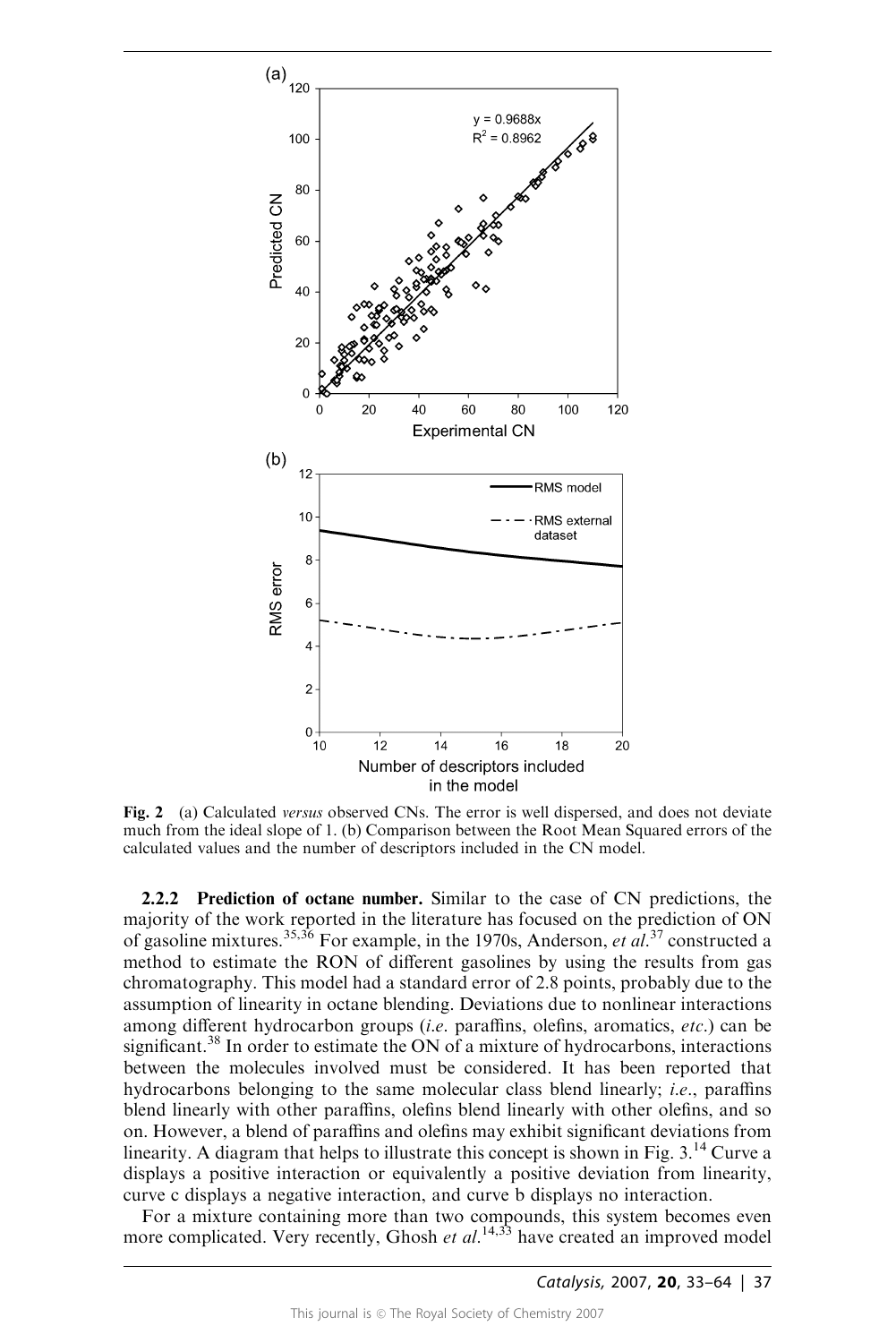Table 1 (a) Predicted fuel property values for paraffins and cycloparaffins. (b) Predicted fuel property values for aromatics and olefins including the models used for the predictions

| (a)                     |                |                  |     |    |                                        |                |     |                |    |
|-------------------------|----------------|------------------|-----|----|----------------------------------------|----------------|-----|----------------|----|
| Paraffins               |                |                  |     |    | TSI RON MON CN Cycloparaffins          |                |     | TSI RON MON CN |    |
| $n$ -Heptane            | $\overline{c}$ | $\theta$         | 4   | 52 | 1,1,2-Trimethylcyclohexane             | 13             | 96  | 91             | 29 |
| $n$ -Hexane             | 1              | 29               | 33  | 45 | 1,1,2-Trimethylcyclopropane            | 9              | 105 | 88             | 13 |
| $2.2.3.3-$              | 15             | 116              | 95  | 26 | 1,1,cis-2, trans-4-                    | 12             | 100 | 95             | 21 |
| Tetramethylhexane       |                |                  |     |    | Tetramethylcyclopentane                |                |     |                |    |
| 2, 2, 3, 3              | 8              | 117              | 92  | 21 | 1,3-Dimethylcyclohexane                | 7              | 65  | 64             | 31 |
| Tetramethylpentane      |                |                  |     |    |                                        |                |     |                |    |
| 2,2,3-Trimethylbutane   | 8              | 113              | 103 | 9  | 1,cis-2,trans-3-Trimethylcyclohexane   | 8              | 84  | 83             | 30 |
| 2,2,3-Trimethylpentane  | 9              | 106              | 100 | 14 | 1,cis-2-Dimethylcyclohexane            | 8              | 77  | 76             | 30 |
| 2,2,4-Trimethylpentane  | 5              | 96               | 97  | 21 | 1,cis-2-Dimethylcyclopropane           | $\overline{4}$ | 109 | 89             | 17 |
| 2,2-Dimethylbutane      | 8              | 89               | 96  | 23 | 1,cis-3,trans-5-Trimethylcyclohexane   | 6              | 70  | 66             | 23 |
| 2,2-Dimethylheptane     | 9              | 52               | 54  | 49 | 1,cis-3-Dimethylcyclohexane            | 7              | 65  | 64             | 31 |
| 2,2-Dimethylhexane      | 8              | 74               | 80  | 40 | 1,cis-3-Dimethylcyclopentane           | 6              | 76  | 73             | 27 |
| 2,2-Dimethyloctane      | 9              | 49               | 46  | 55 | 1,cis-4-Dimethylcyclohexane            | 7              | 71  | 66             | 23 |
| 2,2-Dimethylpentane     | 7              | 89               | 89  | 30 | 1,trans-2,trans-4-Trimethylcyclohexane | 7              | 77  | 74             | 28 |
| 2,3,3-Trimethylpentane  | 9              | 111              | 102 | 17 | 1,trans-2-Dimethylcyclohexane          | 8              | 77  | 75             | 29 |
| 2,3-Dimethylpentane     | 3              | 88               | 83  | 20 | 1,trans-2-Dimethylcyclopropane         | $\overline{4}$ | 107 | 86             | 14 |
| 2,4-Dimethylhexane      | $\overline{c}$ | 62               | 67  | 29 | 1,trans-3-Dimethylcyclohexane          | 7              | 72  | 66             | 24 |
| 2,4-Dimethylpentane     | 1              | 88               | 83  | 28 | 1,trans-4-Dimethylcyclohexane          | 7              | 63  | 64             | 32 |
| 2-Methyl-3-ethylpentane | $\overline{4}$ | 81               | 79  | 12 | 1-Methyl-1-ethylcyclohexane            | 14             | 67  | 76             | 39 |
| 2-Methylheptane         | 3              | 19               | 29  | 46 | $1-Methyl-cis-2-n-propyleyclohexane$   | 7              | 25  | 37             | 38 |
| 2-Methylpentane         | 2              | 75               | 77  | 29 | 1-Methyl-trans-2-n-propylcyclohexane   | 7              | 26  | 36             | 36 |
| 3,3-Diethylpentane      | 12             | 83               | 97  | 17 | 3-Cyclohexylhexane                     | 7              | 16  | 43             | 38 |
| 3,4-Dimethylhexane      | $\overline{4}$ | 71               | 73  | 20 | Cyclopentane                           | 5              | 98  | 79             | 26 |
| 3-Methylheptane         | $\overline{4}$ | 27               | 35  | 37 | Cyclopentylcyclopentane                | 15             | 14  | 12             | 52 |
| 3-Methylhexane          | 3              | 57               | 59  | 27 | Cyclopropane                           | 5              | 149 | 125            | 5  |
| 3-Methylpentane         | 3              | 80               | 78  | 23 | isopropylcyclohexane                   | 9              | 64  | 60             | 35 |
| 4,5-Diethyloctane       | 7              | $\boldsymbol{0}$ | 25  | 18 | Methylcyclohexane                      | 7              | 70  | 70             | 30 |
| Isononane               | $\overline{4}$ | $\overline{7}$   | 11  | 39 | Methylcyclopentane                     | 7              | 80  | 74             | 24 |
| Isopentane              | $\mathfrak{D}$ | 96               | 93  | 21 | tert-Butylcyclohexane                  | 14             | 96  | 85             | 31 |

| (b)                             |    |     |     |              |                                |                |     |                |                |
|---------------------------------|----|-----|-----|--------------|--------------------------------|----------------|-----|----------------|----------------|
| Aromatics                       |    |     |     |              | TSI RON MON CN Olefins         |                |     | TSI RON MON CN |                |
| 1,2,3-Trimethylbenzene          | 57 | 108 | 98  | 8            | 1-Pentene                      | 6              | 89  | 76             | 14             |
| 1,2,4-Trimethylbenzene          | 54 | 110 | 102 | 5            | 2,2-Dimethyl-trans-3-hexene 12 |                | 109 | 93             | 12             |
| 1,2-Diethyl-3-<br>methylbenzene | 59 | 106 | 97  | 6            | 2,3,3-Trimethyl-1-butene       | 29             | 108 | 91             | 7              |
| 1,2-Dimethylbenzene             | 54 | 109 | 99  | 11           | 2,3,3-Trimethyl-1-pentene      | 31             | 105 | 90             | 16             |
| 1,3-Diethylbenzene              | 55 | 113 | 99  | 4            | 2,3-Dimethyl-1-butene          | 17             | 102 | 85             | 13             |
| 1,3-Dimethylbenzene             | 49 | 115 | 106 | 2            | 2,3-Dimethyl-1-pentene         | 17             | 98  | 83             | 18             |
| 1,4-Diethylbenzene              | 58 | 109 | 94  | $\mathbf{0}$ | 2,3-Dimethyl-2-hexene          | 16             | 93  | 80             | 24             |
| 1.2.3.5-Tetramethylbenzene      | 56 | 109 | 102 | 6            | 2,5-Dimethyl-2,4-hexadiene     | 11             | 92  | 76             | 21             |
| 1-Methyl-2-allylbenzene         | 68 | 92  | 81  | 9            | 2,5-Dimethyl-2-hexene          | 6              | 95  | 81             | 27             |
| 1-Methyl-3-ethylbenzene         | 54 | 113 | 102 | 5            | 2-Methyl-1-hexene              | 8              | 86  | 76             | 39             |
| $1-Methyl-3-n-propylbenzene$    | 48 | 110 | 96  | 12           | 2-Methyl-trans-3-heptene       | 7              | 90  | 79             | 26             |
| 1-Methyl-4-ethylbenzene         | 55 | 114 | 102 | 2            | 2-Methyl-trans-3-hexene        | 6              | 99  | 86             | 16             |
| Allylbenzene                    | 63 | 106 | 93  | 3            | 3,4-Dimethyl-cis-2-pentene     | 12             | 101 | 85             | $\mathbf{0}$   |
| Ethylbenzene                    | 53 | 112 | 99  | 7            | 3-Methyl-trans-2-hexene        | 5              | 90  | 77             | 10             |
| Isopropyl benzene (CUMENE)      | 59 | 112 | 102 | 6            | 3-Methyl-trans-2-pentene       | 6              | 97  | 82             | 6              |
| Mesitylene                      | 48 | 119 | 111 | $-7$         | 4-Methyl-1-hexene              | 9              | 86  | 74             | 19             |
| ortho-Xylene                    | 54 | 109 | 99  | 10           | 4-Methyl-1-pentene             | 9              | 93  | 76             | 20             |
| sec-Pentylbenzene               | 57 | 97  | 89  | 16           | 4-Methyl-trans-2-hexene        | 7              | 94  | 84             | $\overline{7}$ |
| Styrene                         | 67 | 107 | 94  | $\mathbf{0}$ | 4-Methyl-trans-2-pentene       | 5              | 98  | 85             | 10             |
| tert-Butylbenzene               | 68 | 112 | 107 | 2            | 5-Methyl-trans-2-hexene        | $\overline{4}$ | 90  | 78             | 18             |
| Toluene                         | 49 | 111 | 101 | 4            | trans-3-Hexene                 | 4              | 92  | 82             | 11             |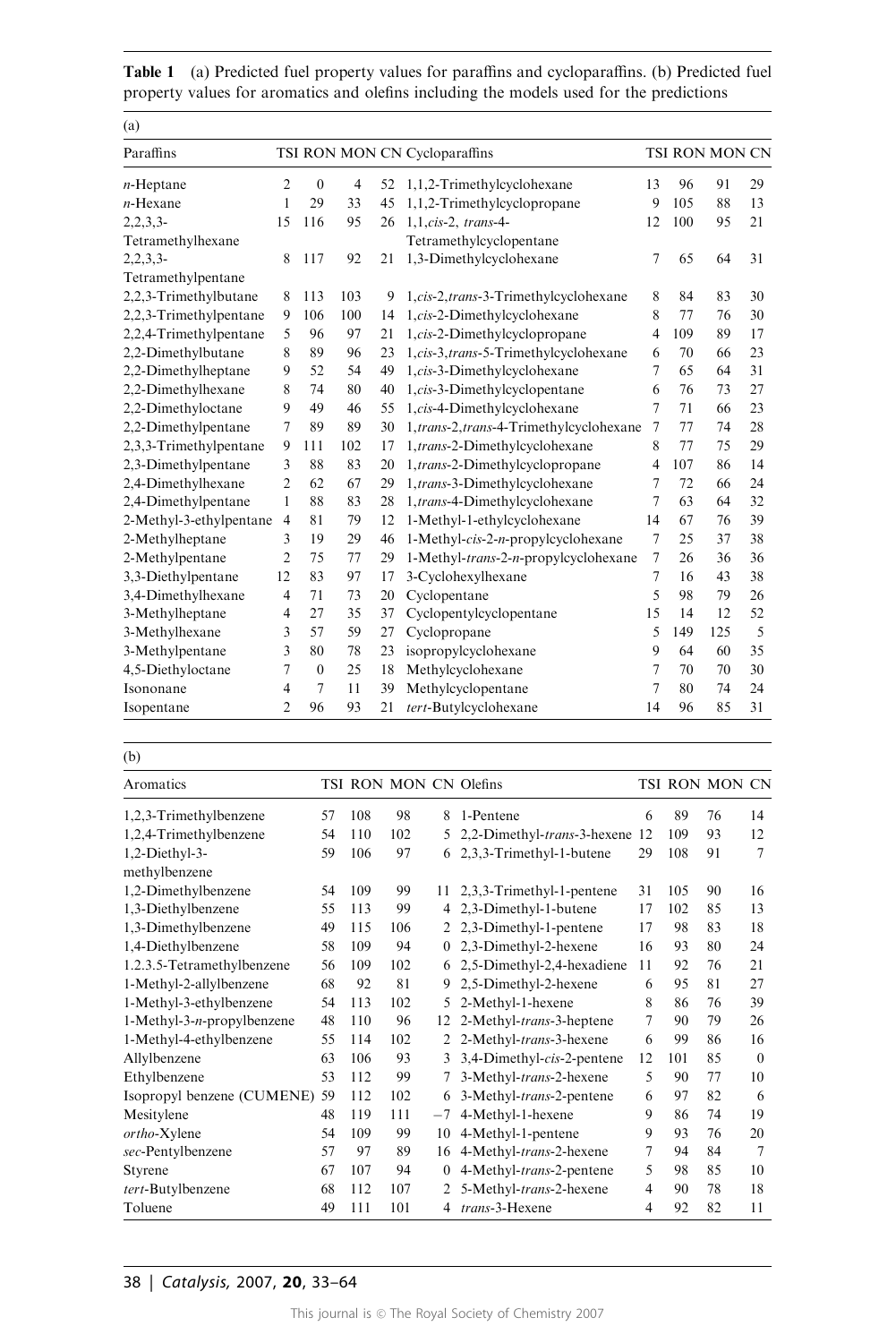

Fig. 3 Deviations from non-linear mixing of pure component ON's of a binary mixture. Adapted from ref. 14.

from experimental RON and MON data of 1471 gasoline fuels. GC analysis was conducted in order to determine the compositions of each fuel; then, molecular lumps were generated and correlated to the RON and MON of the mixtures. Blending parameters were correlated to RON and MON by creating a constrained least-squared minimization problem and utilizing a Levenberg-Marquadt algorithm. Interaction parameters were obtained between large groups of molecules *(i.e.*) between paraffins and olefins, etc.) in order to minimize the number of calculations. This molecular lumping technique proved to be quite accurate, with a standard error of  $\sim$ 1 for prediction of both RON and MON of fuel mixtures. The equation developed can be readily applied as follows:

$$
ON = \frac{\sum_{\text{PONA}} v_i \beta_i ON_i + \left(\frac{k_{\text{PN}}^{(a)} v_n + k_{\text{PO}}^{(a)} v_0}{1 + k_{\text{PN}}^{(b)} + k_{\text{PO}}^{(b)} v_0}\right) \sum_{\text{P}} v_i \beta_i ON_i}{\sum_{\text{PONA}} v_i \beta_i + \left(\frac{k_{\text{PN}}^{(a)} v_n + k_{\text{PO}}^{(b)} v_0}{1 + k_{\text{PN}}^{(b)} + k_{\text{PO}}^{(b)} v_0}\right) \left(\sum_{\text{P}} v_i \beta_i - \sum_{\text{P}} v_i\right)} (1)
$$

In this equation, all molecules are divided into four groups: paraffins (P), olefins (O), naphthenics (N), and aromatics (A). The  $v_i$  values represent the volume fractions of each component used, while the  $\beta_i$  values are the blending values, which were calculated for each of the molecular lumps shown in Table 2. Pure component octane numbers used are designated as  $ON<sub>i</sub>$ , but one should note that in the development of the model, 57 molecular lumps were made based on GC analysis, and pure component ONs were assigned to each lump, and not necessarily each pure component. The  $k_i$  values are calculated interaction parameters between paraffins, olefins, and naphthenics, and are also shown in Table 2. Based on this equation, and knowing the composition and pure octane numbers of a fuel mixture, an estimation of the blending ON may then be made.

| Molecular class        | Molecular lumps                                                                   | $\beta(\text{RON})$ | $\beta(MON)$       |
|------------------------|-----------------------------------------------------------------------------------|---------------------|--------------------|
| $n$ -Paraffins         | $nC_{4}$ - $nC_{12}$                                                              | 2.0559              | 0.3092             |
| Iso-paraffins          | $C_4$ – $C_1$ , mono-, di-, and<br>trimethyl-iso-paraffins                        | 2.0204              | 0.4278             |
| Naphthenes             | $C5-C9$ naphthenes                                                                | 1.6870              | 0.2821             |
| Aromatics              | Benzene- $C_{12}$ aromatics                                                       | 3.3984              | 0.4773             |
| Olefins/cycloolefins   | $C_4$ – $C_1$ , linear, branched, and<br>cyclic olefins                           | 8.9390              | 10.0000            |
| Oxygenates             | MTBE, EtOH, TAME                                                                  | 3.9743              | 2.0727             |
| Interaction parameters | $k_{\rm PN}^{(a)}$ , $k_{\rm PN}^{(b)}$ , $k_{\rm PO}^{(a)}$ , $k_{\rm PO}^{(b)}$ | 0.2, 2.4, 0.4, 3.6  | 0.2, 2.4, 0.4, 3.6 |

Table 2 Parameter values for eqn (1); adapted from ref. 14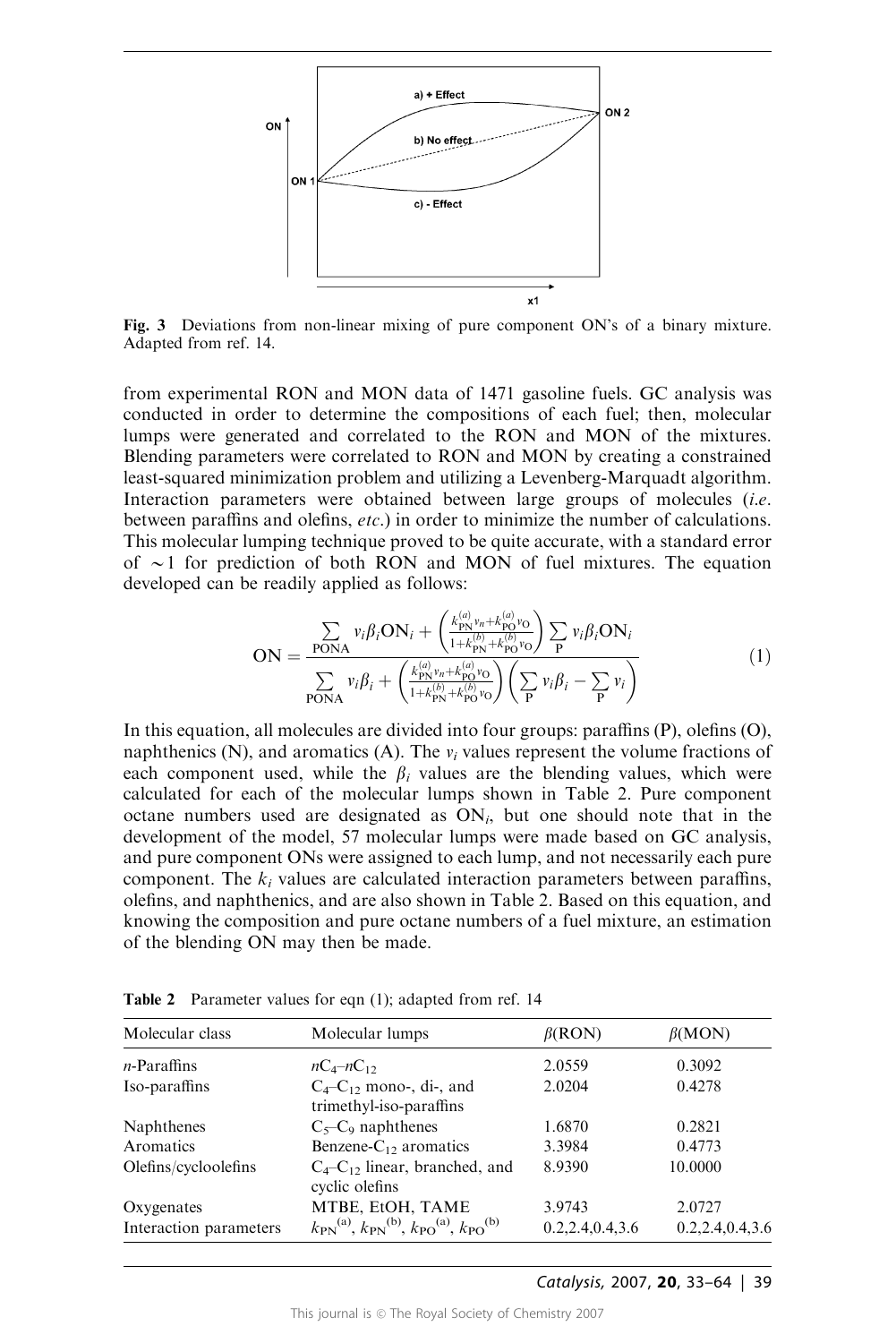

Fig. 4 The predicted versus observed RON values for olefins and aromatics. The model used 22 descriptors.

In addition to the ONs of gasoline mixtures, ONs of individual compounds are needed when the effect of specific catalytic strategies is to be assessed. As previously described, instead of the artificial neural network used in previous studies, linear regression models were used in this case for the sake of simplicity and repeatability, at the expense of a small increase in error. Fig. 4 shows the predicted versus the observed RON values for olefins and aromatics, which had a RMS error of 4.8 points. MON predictions for olefins and aromatics also showed a RMS error of 5.8 points. Separate models were constructed for the group of  $n$ -paraffins, iso-paraffins, and cyloparaffins in order to get a better fit of data for the extreme low and high ON molecules. The RON and MON predictions for n-paraffins, iso-paraffins, and naphthenes have RMS errors of 8.7 and 6.8, respectively. Predicted values of ON for different compounds are also shown in Table 1. It is important to mention that the ON predictions result in larger errors in the regions of lower ON due to the smaller number of measured data points used in this region for the development of the models. In industrial practice, this region is less important because the amounts of compounds with ON's lower than 40 are very low, and will not contribute much to the total ON of the fuel. For fundamental studies, however, it is often important to be able to estimate the ON's of these compounds because they may be present in large amounts for a given chemical reaction. It is still very important to realize that ON values that are in the very low ON range or those that may be extrapolated to negative numbers may not be very accurate. The trends, however, are still captured by the model and can be very useful in determining how beneficial a particular reaction is in the overall reaction scheme.

2.2.3 Prediction of threshold soot index (TSI). Recent studies have been devoted to the prediction of the TSI of various individual hydrocarbons,  $39$  using the database compiled by Olson et  $al$ <sup>20</sup> However, the range involved in these predictions is rather limited, covering mostly the kerosene range as TSI is most relevant for this hydrocarbon range. The accuracy of the TSI values greatly diminishes at both extremes, high and low values, due to the nature of the experimental measurement. At very high smoke points, the values of TSI are very small because TSI is inversely related to the smoke point. Consequently, the hydrocarbons with high smoke points are all very close together on the TSI scale, so small deviations in TSI correspond to large deviations in smoke point. At the other end of the scale, very small smoke points produce large TSI values, with small deviations in the smoke point producing large deviations in the TSI. For these reasons, it is expected that TSI values are more accurate in the middle of the scale, where the instruments and the correlation are much more precise (see Fig. 5). The predicted threshold soot indices (TSI) of different hydrocarbon compounds are tabulated in Table 1, together with cetane and octane numbers.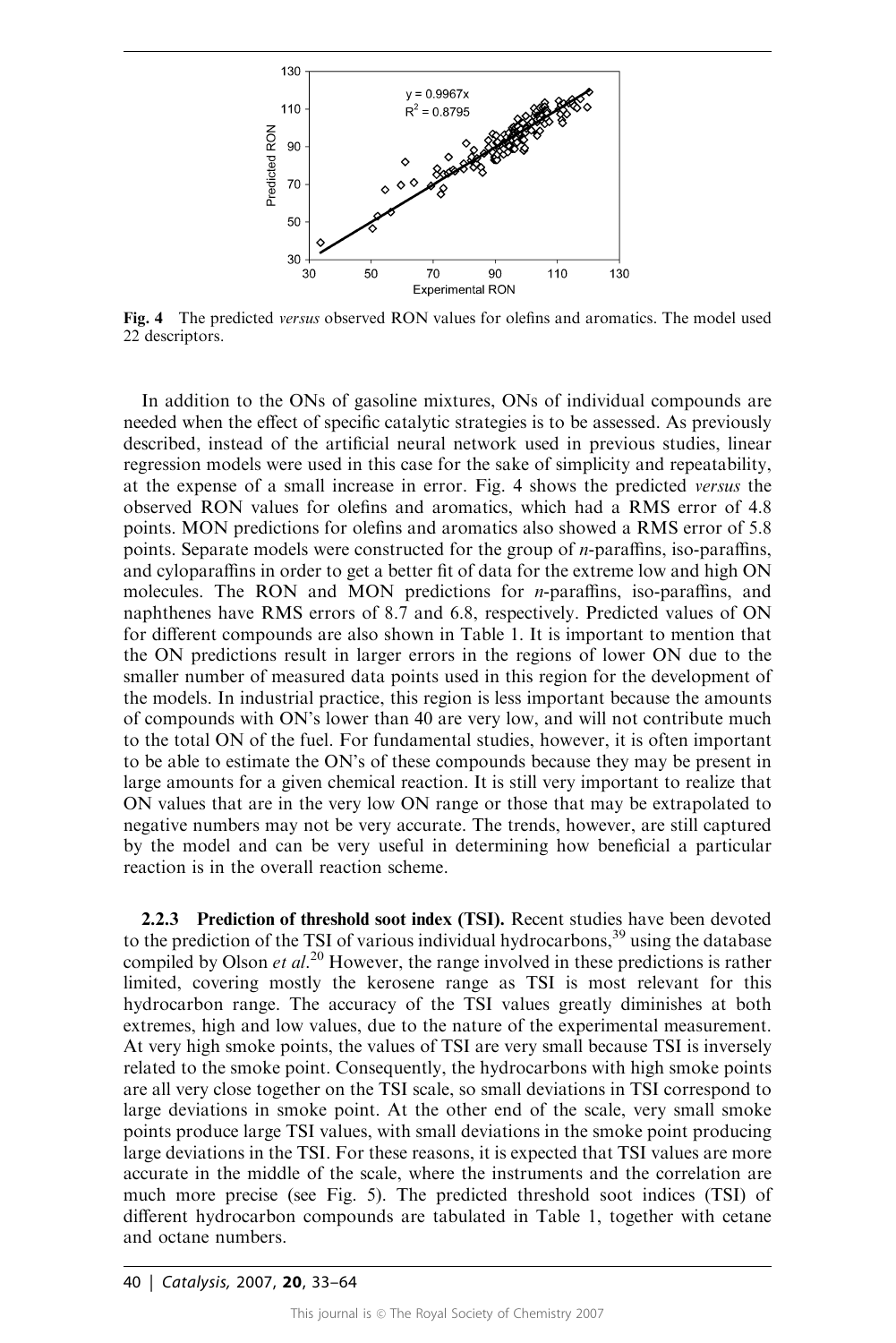

Fig. 5 The predicted versus experimental values for TSI.

2.2.4 Correlation between particulate matter (PM) emission and fuel properties. Besides the fact that these fuel properties must be at a certain minimum number in order to meet current EPA regulations, there are other important results that can be obtained from these fuel properties. As mentioned in the introduction, TSI provides an indication of how much PM a particular fuel will produce. The primary reason for the high CN regulations is the fact that the unburned hydrocarbons resulting from low CN fuels produce PM or soot, which is harmful to human health. As described above, CNs of individual compounds heavily depend on their molecular structures. For example, in an attempt to demonstrate the relationship between paraffinic molecular structure and soot formation in the high temperature range corresponding to the in-cylinder flame zone, Nakakita et  $al$ <sup>40</sup> have carried out an investigation to measure the soot yields of isomeric hexanes in a shock tube. The temperature dependence of the yield of soot formation was found to follow a bellshaped curve, with a maximum at about 2000  $^{\circ}$ C for all four isomers. These maximum yields are summarized in Fig. 6. It is seen that the soot production increases in the following order:

cyclohexane  $> 2.2$ -dimethylbutane  $> 2$ -methylhexane  $> n$ -hexane.

Similar to the soot formation in the high temperature range, PM precursor formation at intermediate temperatures is also influenced by the paraffinic molecular structure. It was proposed that the soot formation yield decreases in the order: cycloparaffin  $> 2$ -branched iso-paraffin  $> 1$ -branched iso-paraffin  $>$  normal



Fig. 6 Comparison of soot yield for various hexanes. Adapted from ref. 40.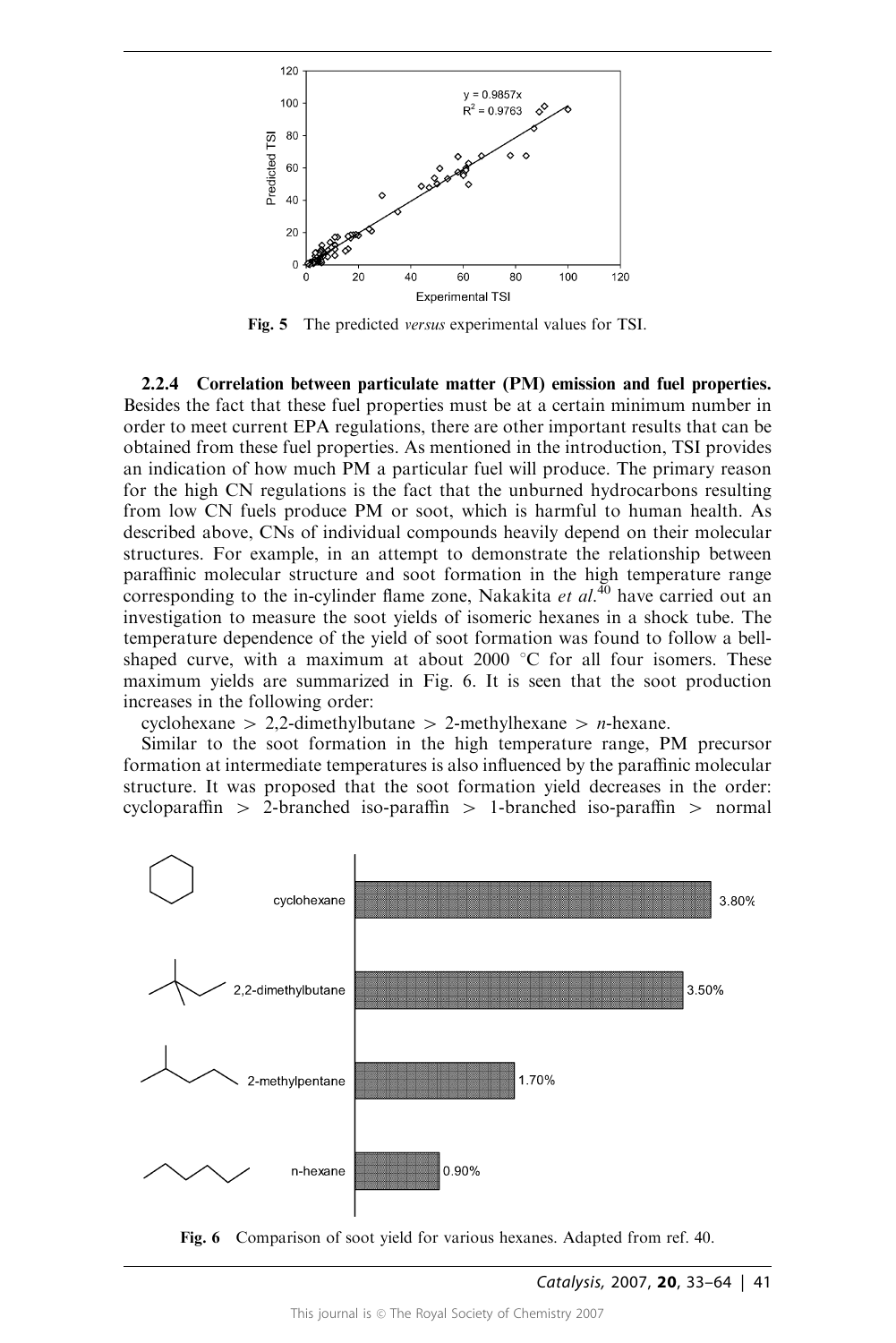

Fig. 7 Molecular composition of matrix fuels. Adapted from ref. 41.

paraffin. This trend is opposite to the cetane number trend, in which naphthenes have the lowest CNs and normal paraffins have the highest CNs.

One might be tempted to conclude that soot formation always decreases with increasing CN. However, Androulakis et  $al$ .<sup>41</sup> have clearly demonstrated that CN alone may be misleading. They conducted experiments with model feeds fed in a high-speed diesel engine with fuels of varying overall compositions, but practically the same CN. Compositions of the fuels investigated are summarized in Fig. 7. The first fuel is denoted as TF-1 and has a composition similar to current market diesel fuel, although with increased levels of two-ring aromatics. Except for TF-8, the CNs of all other fuels are in a similar range, but the compositions vary considerably. The PM emissions from the advanced high-speed direct injection (HSDI) diesel engines for different fuels were measured and the results are shown in Fig. 8. It was observed that, under high and medium load conditions (2800 rpm/60% and 2200 rpm/40% loads), PM emissions from TF-1 and TF-3, which contain more aromatics, were 60%–70% higher than those from the paraffinic fuels TF-5, TF-7, and TF-8. When comparing the PM emissions from TF-5 and TF-7, which have almost equivalent CNs, cycloparaffins (naphthenes) are seen to have a higher PM formation tendency than iso-paraffins or n-paraffins. As more aromatics and naphthenes are introduced, the amount of PM will increase, even while keeping the same CN, in good agreement with previous observations.<sup>42</sup> An exception was observed for  $TF-8$  that contained the largest amount of  $n$ -paraffins. It does not yield the PM reductions that one may have expected. In fact, the very high CN of TF-8 (CN  $= 80.5$ ) results in a significantly decreased ignition delay. Consequently, combustion is initiated before sufficient fuel-air mixing has occurred. This could be altered, however, by changing the engine parameters. The general trends identified from the study of PM emission HSDI diesel engines are: higher aromatics, naphthenes, CN, and density all lead to increased PM. These results increase the importance of utilizing other fuel properties



Fig. 8 Engine-out exhaust PM results from tests of several fuels at fixed speed/load conditions of an advanced, high-speed, direct injection diesel engine. Adapted from ref. 41.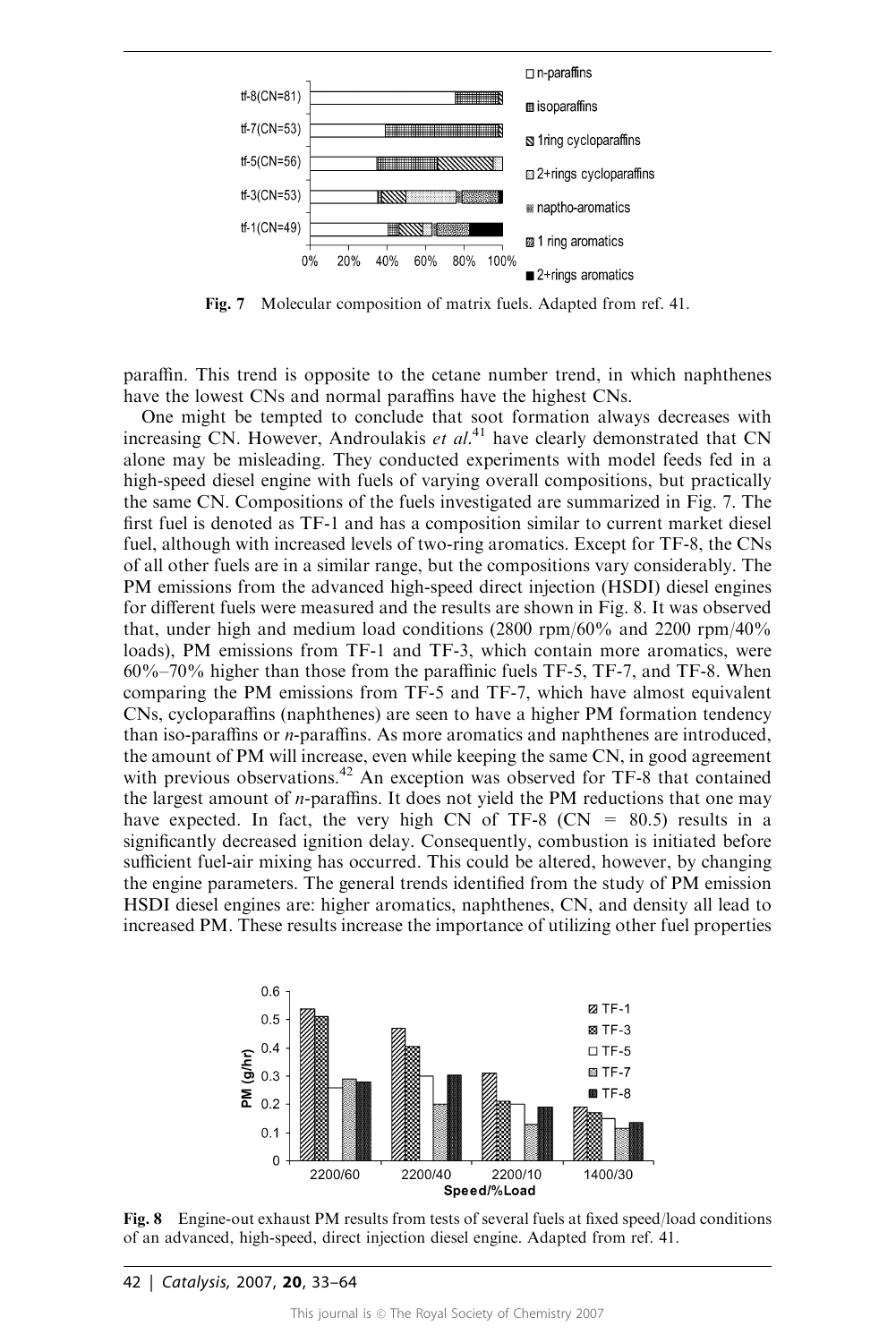

Fig. 9 Key reactions during the conversion of multiring aromatics to paraffins. Adapted from ref. 11.

in the design of a given fuel, such as TSI, that will provide a better indication of the fuel tendency to form PM than CN alone.

## 3. Catalytic strategies to optimize fuel properties

As shown above, CN and ON are important properties of diesel and gasoline fuels, respectively. Although a set of large databases are available, cetane and octane values of many individual compounds are still missing. Therefore, the prediction tools we have developed are very useful in correlating the molecular structures with properties of fuels. In this section, the predicted CN and ON values are implemented to construct the most effective catalytic strategies to optimize CN for diesel and ON for gasoline.

#### 3.1 Improving cetane number

Fig. 1 shows that, as expected, fully-hydrogenated naphthalene (decalin) has a CN of 36, much higher than naphthalene, but still rather low compared to the expected requirements for diesel fuel. Therefore, further conversion via ring opening should be considered to generate paraffins and isoparaffins of higher-CN. As proposed by McVicker *et al.*,<sup>11</sup> decalin can undergo either ring opening or hydrocracking to alkane products (see Fig. 9). Ring opening reactions can occur by different pathways depending on the catalyst present; that is, via free radical reactions without a catalyst, via carbocation chemistry on acid catalysts, and via hydrogenolysis on metal catalysts. The free radical route, which follows thermal decomposition at high temperatures, produces low yield of selective ring opening products,<sup>43</sup> therefore, it will not be considered further. In this section, an analysis of acid-catalyzed and metal-catalyzed ring opening will be presented.

3.1.2 Acid-catalyzed ring opening of two-ring naphthenes. As proposed by Kubica et al.,<sup>44,45</sup> McVicker et al.,<sup>11</sup> and our own group,<sup>46</sup> on acid catalysts decalin first undergoes ring contraction (RC) and then ring opening (RO) reactions, as illustrated in Fig. 10. Six-membered rings can be activated on acids via formation of a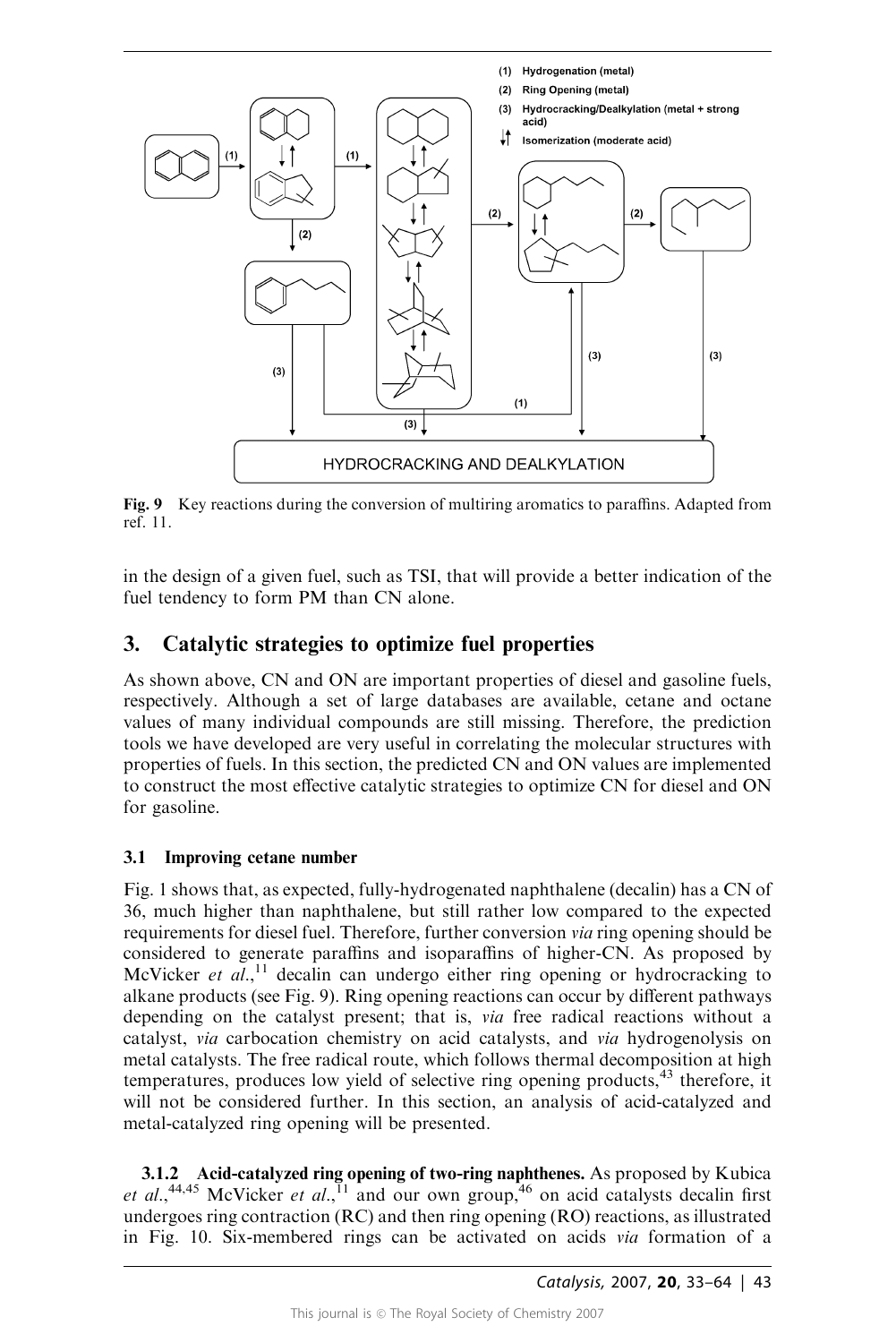

Fig. 10 Cetane number of intermediates and products of the reaction pathway of acidcatalyzed ring opening of decalin. Adapted from ref. 12.

carbocation, which can be generated by either protolytic cracking<sup>47</sup> or olefinic intermediates through hydrogen transfer. The main products of the RC reaction are alkyl-bicyclononanes and bicyclooctanes. A list of some of the most common RC products, along with their respective CNs, is included in Table 1.

As demonstrated by McVicker *et al.*,<sup>11</sup> ring opening of a 6-membered ring is more difficult than a 5-membered ring due to high ring strain of the later. Consequently, as conversion increases, the reaction proceeds from RC products to RO products resulting from the opening of a 5-membered ring *via*  $\beta$ -scission and hydrogenation of corresponding olefins. Additionally, additional products can be formed through methyl shift isomerization, which is a well-known mechanism in zeolite chemistry.<sup>48</sup> This transformation is included in the example of Fig. 10 (top path), in which the product of the first ring opening is further converted via methyl shift. The CN of other ring-opening products, alkylcyclohexanes and alklylcyclopentanes, are also included in Table 1. It is important to note here that some products from the ring opening of the first ring do not have significantly higher CN than the initial feed. As a result, opening of the second ring is needed to achieve higher CN. However, as illustrated on the right hand side of the scheme in Fig. 10, the opening of the second ring by itself is not a guarantee of high CN. For example, over an acidic catalyst that would open the second ring *via* a typical  $\beta$ -scission, this reaction would yield the type of highly branched isoparaffins shown in Fig. 10. The CN of the products from second ring-opening are also included in Table 1. Based on these values, it can be concluded that second ring-opening products obtained over an acidic catalyst may give rise to a few products with higher CN than the first ring-opening or the initial RC products, but most of them have similar or even lower CN than that of the feed. In addition, alkanes and side chains on naphthenic rings crack at 10–1000 faster rates than naphthenic rings on acid catalysts. This unavoidable cracking would result in a substantial loss of original molecular weight and a lower CN than the original feed.

3.1.2 Metal-catalyzed opening of C5 and C6 rings. Given the limitations of acid catalysts for improving CN, we have focused on the use of metal catalysts with high hydrogenolysis activity.<sup>49</sup> In this section, we have evaluated the possibility of using metal catalysts for the opening of the first and second rings. Noble metals such as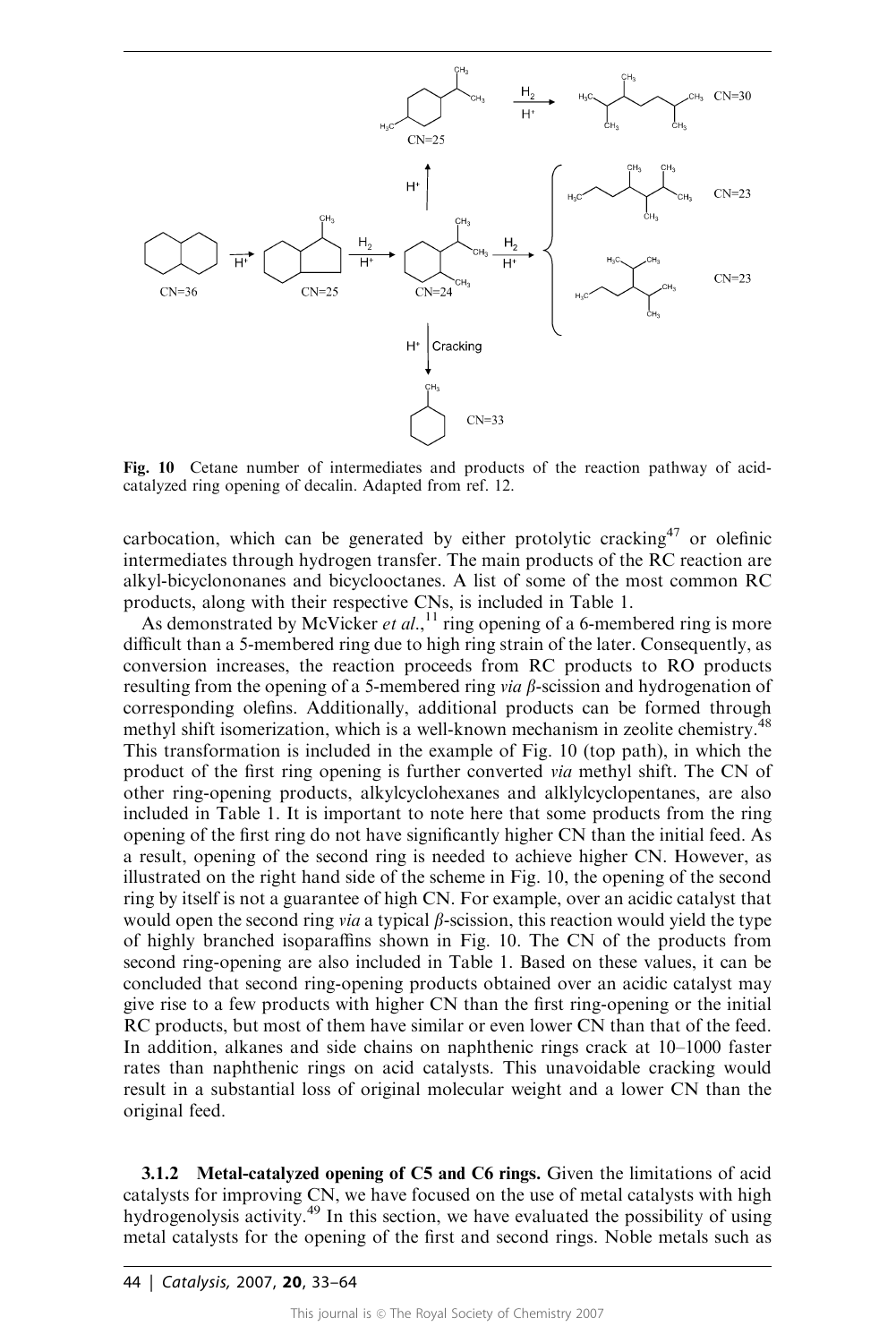Rh, Ir, and Ru, are well known for being active hydrogenolysis catalysts.<sup>50–53</sup> They are particularly effective for opening five-member rings, but much less effective for opening six-member rings. For example, McVicker et  $al$ <sup>11</sup> have shown that while alkylcyclopentanes can be readily ring-opened by low temperature hydrogenolysis over Ir, the corresponding ring opening of alkylcyclohexanes is almost a hundred times slower. They have proposed the addition of a mild acidity function to provide the catalyst the necessary ring-contraction activity without significant cracking. Therefore, we have evaluated the ring opening of both C6 and C5 rings under the assumption that they can occur after a RC step.

Hydrogenolysis of naphthenic rings on metals can proceed by different mechanisms. The most common hydrogenolysis mechanism that typically occurs on metals such as Ir and Rh is *via* the dicarbene intermediate. In this mechanism, the endocyclic C–C bond cleavage occurs on unsubstituted secondary C atoms. On Ir catalysts, this path was found to be independent of particle size and dispersion, but it is strongly dependent on the type of support used.<sup>54</sup> This insensitivity to particle size on Ir catalysts contrasts with the well known structure-sensitivity on Pt catalysts. For example, Gault et al.<sup>55</sup> studied the effect of metal particle size in  $Pt/Al_2O_3$ catalysts for the ring opening of methylcylopentane and observed that on highly dispersed  $Pt/Al_2O_3$ , there was an equal chance of breaking any endocyclic C–C bond—a result that was attributed to a  $\pi$ -allyl mechanism that competes with the dicarbene mechanism. This mechanism derives from  $\pi$ -absorbed-olefins that require a flat adsorption of three neighboring carbon atoms interacting with a single metal site on the catalyst surface. On the other hand, on Pt catalysts with larger metal particles, secondary–secondary C–C bonds were preferentially broken, according to the dicarbene mechanism mentioned above. In this case, unlike the  $\pi$ -allyl mechanism, two endocyclic carbon atoms are involved with two adjacent metal atoms in the formation of the dicarbene intermediate, although the activity of Pt for this reaction path is much less than that of Ir.

To explain the observed rupture of sterically-hindered substituted tertiary– secondary C–C bond on these low dispersed Pt catalysts, a third mechanism was proposed that competes with the dicarbene mechanism.<sup>55</sup> This third mechanism involves a metallocyclobutane species as an intermediate. In fact, both McVicker et al.<sup>11</sup> and Coq et al.<sup>56</sup> have cited the metallocyclobutane mechanism as responsible for the observed hydrogenolysis of 1,2,4-trimethylcyclohexane and 2,2,3,3-tetramethylbutane, respectively.

We evaluate here the CN that would result when either the unsubstituted C–C (dicarbene) or substituted C–C bond cleavage occurs. First, when the dicarbene mechanism is dominant, a reaction path like the one shown in Fig. 11 can be expected. In this figure we have only considered C–C cleavage of unsubstituted atom pairs for direct opening of C6 rings or C5 rings produced by a previous RC reaction. An important conclusion that can be drawn from this analysis is that no substantial gain in CN can be achieved by RO via dicarbene mechanism. From Fig. 11 and Table 1, it can be seen that the CNs of the second-ring-opened products obtained via the dicarbene mechanism are just slightly better than those obtained via the acid catalyzed reactions. This limited improvement is because the breaking of the unsubstituted secondary–secondary C–C bond still leads to products with a high degree of branching. Not only are these molecules highly branched, but most branches are very short, in most cases just a methyl group. This is a disappointing result that weakens previous optimistic strategies, since the most active hydrogenolysis metal catalysts (Ir, Rh) operate primarily via the dicarbene mechanism.

Conversely, if the ring opening could take place on a catalyst that favors the breaking of substituted tertiary–secondary C–C bonds and some of the even more sterically hindered tertiary–tertiary C–C bonds, a typical reaction path might follow the scheme of Fig. 12. The CNs of these products are considerably higher than the ones obtained via either acid catalyzed or dicarbene ring opening. Actually, the CNs of every one of the second ring opening products presented in Fig. 12 and Table 1 are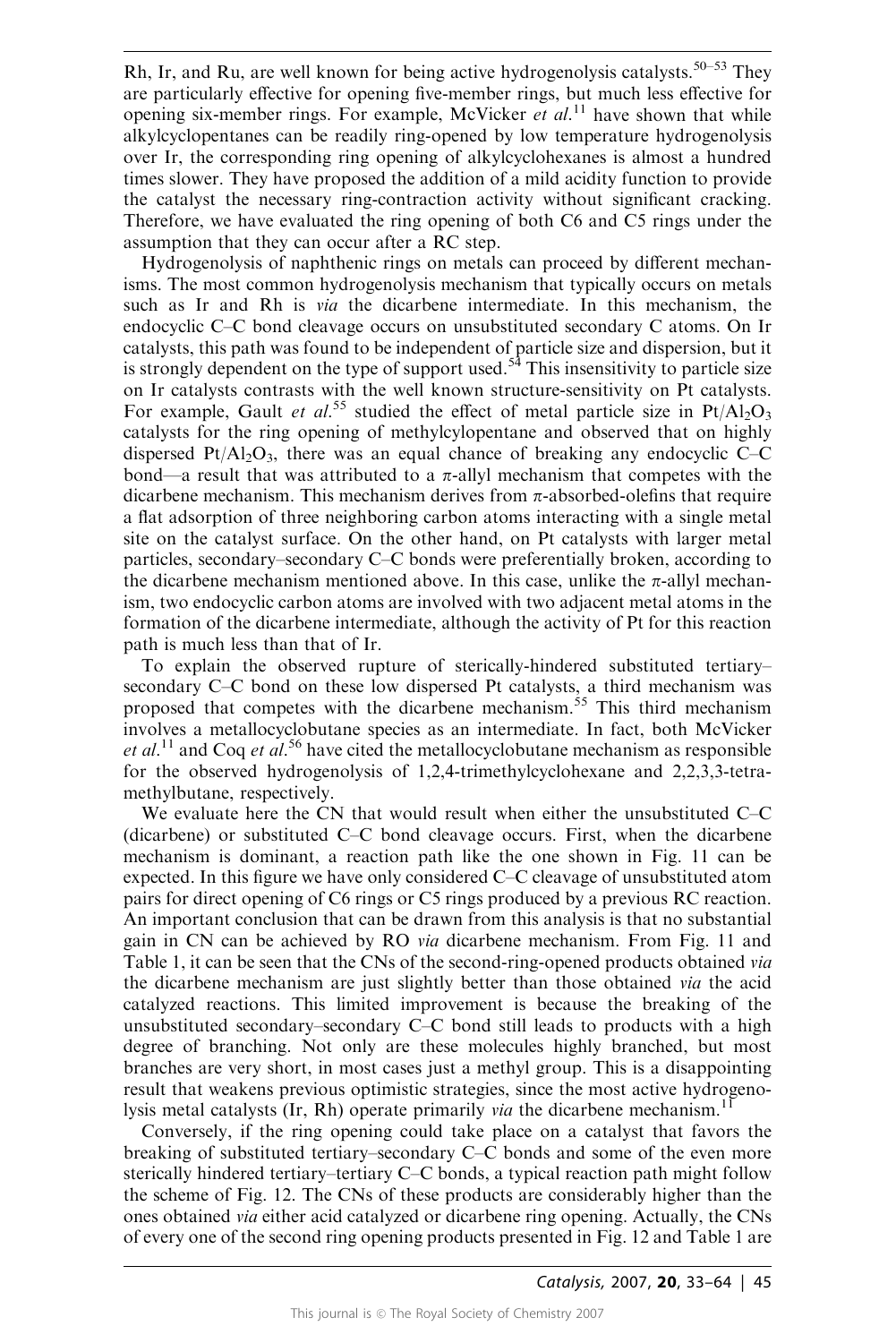

Fig. 11 Cetane number of intermediates and products of the reaction pathway of metalcatalyzed ring opening of decalin via dicarbene mechanism. Adapted from ref. 12.

greater than the CN of the decalin feed. From this analysis, it can be concluded that the only successful strategy to significantly increase the CN of decalin feedstocks should be based on a precisely tailored catalyst with high selectivity towards the cleavage of substituted C–C bonds. Our studies show that while Ir shows a very low selectivity to this path when supported on silica, an increased selectivity towards the cleavage of substituted bonds is observed when the support is alumina.

#### 3.2 Improving octane number

For a long time, the content of aromatics in gasoline has been relatively high since they bear high ON.<sup>35</sup> However, they cause formation of PM during combustion and, if unburned, they are harmful to human health. Therefore, the current trends consider minimization of aromatics, which causes a significant loss in ON. It is of interest to investigate the pathways to convert aromatics into non-aromatic products that keep the same number of carbons and a high ON. As highlighted earlier, highly



Fig. 12 Cetane number of intermediates and products of the reaction pathway of metalcatalyzed ring opening of decalin via substituted carbon center. Adapted from ref. 12.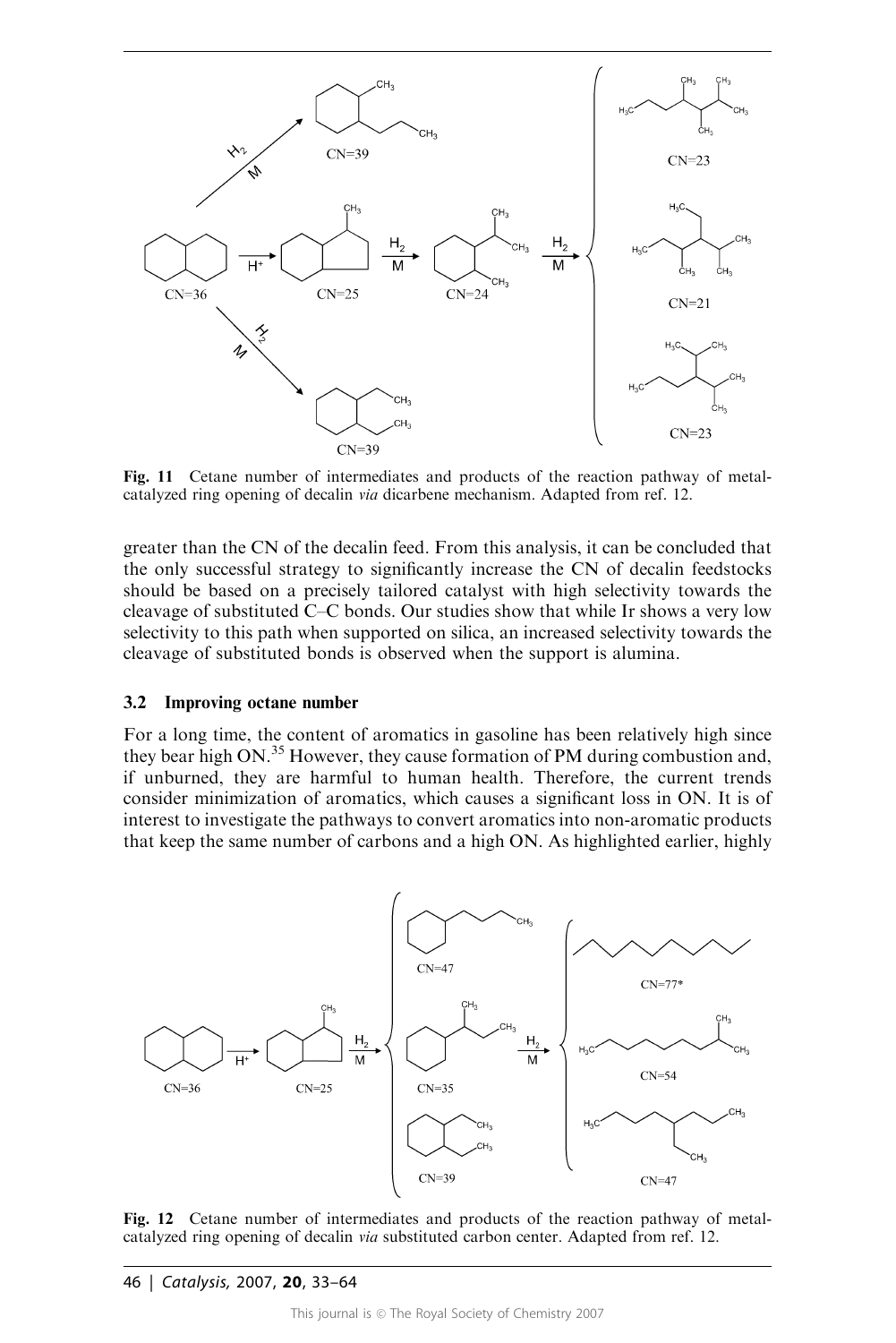branching isoparaffins have high ONs. In this section, we will analyze different reaction pathways to optimize the ON from an aromatic compound. The ON values predicted from the methods shown above will be used to find the preferred pathways, such as a silica-supported Ir catalyst.<sup>49</sup>

3.2.1 Acid-catalyzed ring contraction. Toluene is chosen here as a probe molecule because it is one of the typical aromatic compounds present in the gasoline range. It has a high RON of 119, but after saturation *(i.e.*, to methylcyclohexane (MCH)) this number drops to 73. Similar to the case of CN, we analyze the different reaction pathways on acid and metal catalysts following an initial hydrogenation (aromatic saturation) step. It is well known that dealkylation and isomerization (including ring contraction) commonly occur on an acid function.<sup>57,58</sup> Fig. 13 shows several direct reactions from MCH. In the top path, MCH undergoes demethylation to form cyclohexane (RON = 84), which is a gain of 11 points with respect to MCH, but when compared to the original toluene feed, dealkylation of MCH is not a good option. However, if MCH is isomerized to yield four ring contraction products (RC), three of these products (dimethylcyclopentanes) have relatively high octane numbers, with the exception of ethylcyclopentane (ECP). Highly branched 1,1-dimethylcyclopentane (1,1-DMCP) has the highest ON among them.

The chemical reaction pathways of MCH on acidic catalysts have been studied previously. Mignard et al.<sup>59</sup> investigated the reaction of MCH on Pt/USY. Their results indicated that MCH undergoes a ring contraction (RC) step to form dimethylcyclopentane (DMCP) isomers before ring opening occurs. In this study, all of the DMCPs were lumped together as RC isomers, but it is very important to be able to distinguish the difference between these isomers, as different DMCP isomers have considerably different ONs. This effect is shown in Fig. 13. The RC step has been previously considered by many researchers, on both zeolitic and non-zeolitic supported catalysts.<sup>60</sup> Belatel et al.<sup>61</sup> studied reaction of MCH on Pt-Ir/sulfated zirconia and on sulfated zirconia alone. They found that the RC isomerization did



Fig. 13 Possible products from methylcyclohexane and their research octane number (RON) and their motor octane number (MON). Adapted from ref. 100.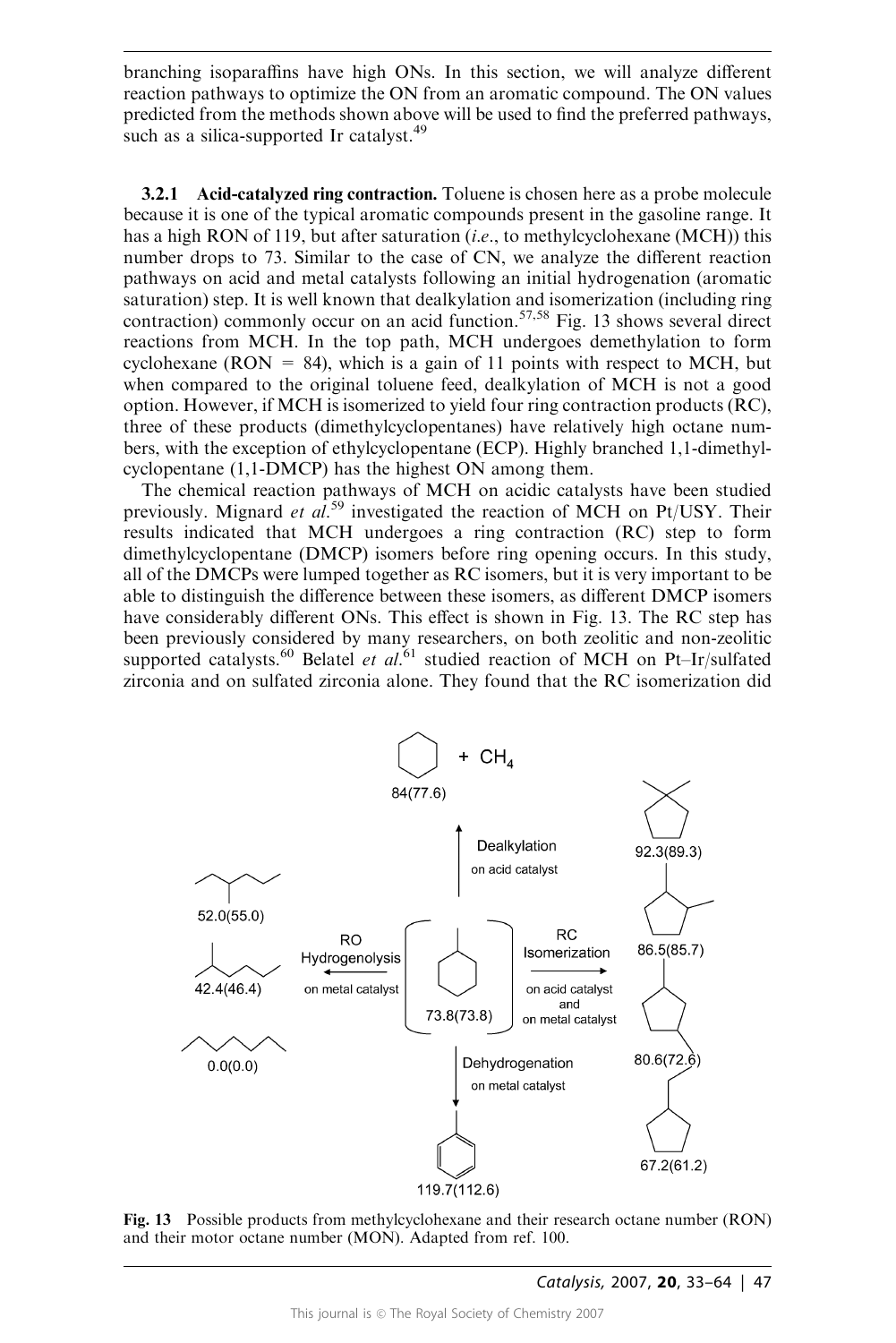not occur unless the metal was present on the catalyst, indicating a bifunctional pathway, which involves dehydrogenation/hydrogenation on metals.

The zeolite structure also plays a large role in RC product distribution. Weitkamp et al.<sup>62</sup> conducted experiments with  $Pt/HZSM-5$  catalysts, which have very narrow pore sizes when compared with other zeolites, such as USY or SAPO. They found that cis/trans-1,3-dimethylcyclopentane was formed, while 1,1 and 1,2-DMCP were not. This indicates that the more oval shaped 1,3-DMCP was able to diffuse through the pores, while the more bulky and spherical isomers were not, and thus not seen in the product distribution. In short, when compared with dealkylation to cyclohexane, ring contraction of MCH is a more effective pathway to yield higher ON products. However, in order to further improve the ON, ring-opening of the RC isomers may be necessary, as shown below.

3.2.2 Metal-catalyzed ring opening. Before analyzing the RO of MCH isomers, it is worth noting that, the direct RO of MCH is not desirable, as it forms products with significant decreases in ON. This is shown in Fig. 14. The three main RO products are: *n*-heptane (RON = 0), 2-methylhexane (RON = 42), and 3-methylhexane (RON =  $52$ ). Some of the DMCP ring opening products, however have relatively high ONs, and could provide a beneficial route towards increasing the ON while eliminating aromatics in gasoline. Ring opening on metal catalysts occurs *via* hydrogenolysis, which has been previously mentioned for CN optimization. The product distribution from metal-catalyzed hydrogenolysis RO reactions is largely dependant on the nature and structure of the metal and the support, so by changing the metal particle size or the metal support interactions, the product distribution may be largely varied. As previously mentioned, while Pt particle size plays a significant role in product distribution, this effect is less pronounced for Ir catalysts. Mc Vicker et  $al$ <sup>11</sup> have proposed that RO of alkylcyclohexanes on Ir occurs primarily *via* the dicarbene mechanism where the unsubstituted bonds are preferentially broken, and the product selectivity does not depend on dispersion. Similarly, Weisang and Gault<sup>63</sup> have shown that hydrogenolysis of MCP over iridium catalysts yields only branched products which result from breaking at the unsubstituted positions. Our group has found that indeed the metal particle size has little impact on the product selectivity, but the support has a significant impact.<sup>49</sup> The proposed dicarbene reaction path was observed to be dominant for reactions with Ir on silica,



Fig. 14 Hydrogenolysis on metal catalysts: product from ring opening reactions of C7 ring contraction compounds and their corresponding research octane number and motor octane number. Adapted from ref. 100.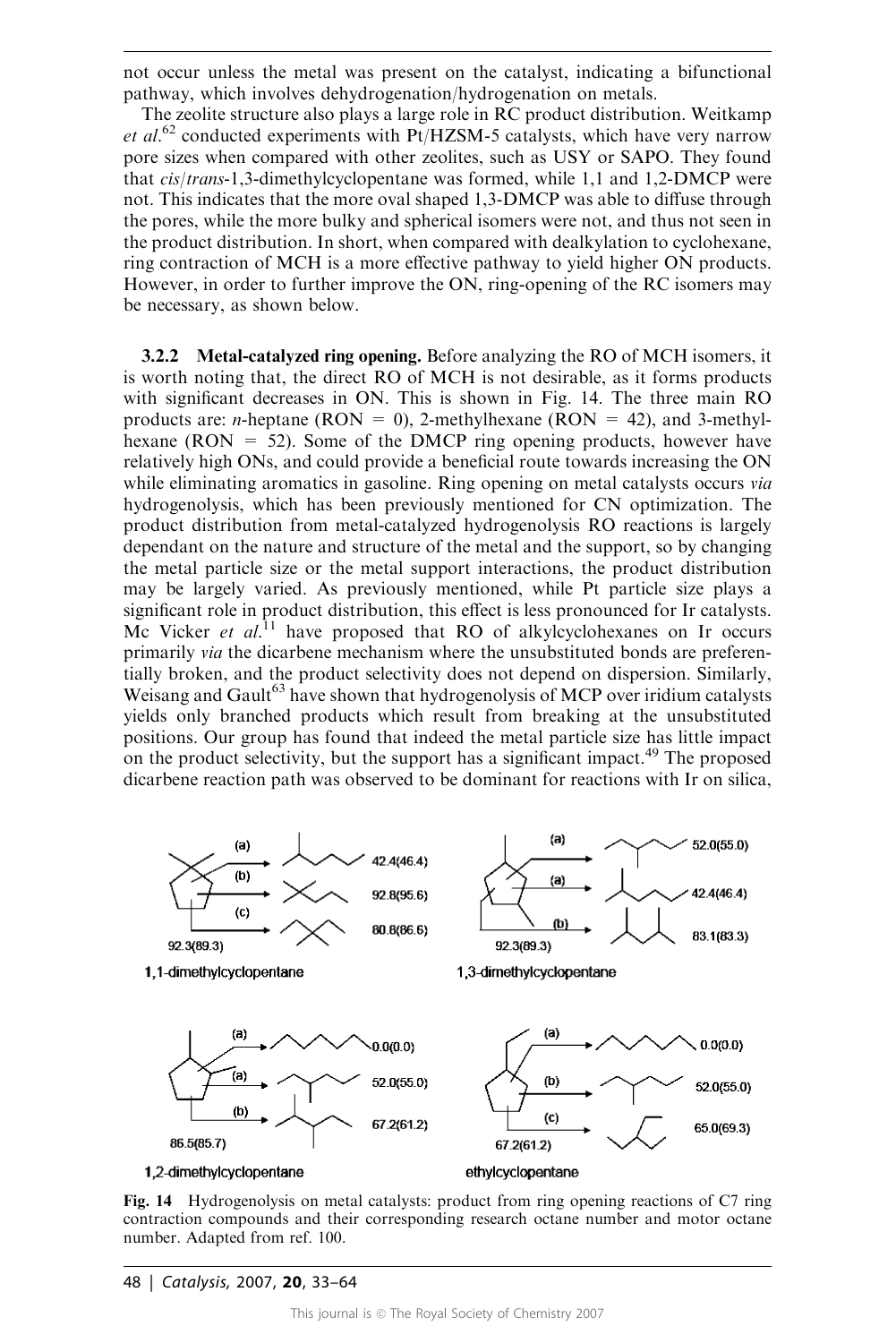but when  $Ir/A1<sub>2</sub>O<sub>3</sub>$  was used, the cleavage at substituted C–C bonds becomes significant.

The highly branched 1,1-dimethylcyclopentane (1,1-DMCP) not only has the highest ON among the four RC isomers, but also some of its RO products have exceptional ON (e.g. the RON of 1,1-dimethylpentane is 92). This product can be obtained by using metal catalysts which selectively open at secondary–secondary C–C bonds. As discussed earlier,  $Ir/SiO<sub>2</sub>$  is best suited for this reaction.

In summary, in order to reduce the content of toluene in gasoline while keeping a high octane number, toluene must undergo hydrogenation and ring contraction followed by SRO. The RC step can proceed via bifunctional catalysts and the SRO must use a metal catalyst (e.g. Ir/SiO<sub>2</sub>) that is selective towards the dicarbene mechanism to cleave C–C bonds at unsubstituted positions.

#### 4. Implementation of the catalytic strategies

As shown in the preceding section, a potential strategy to improve cetane number in streams containing aromatics would be to start with hydrogenation of the aromatic rings, and to follow with ring contraction and selective ring opening of the saturated naphthenes. In the ring opening of the naphthenic compounds, a metal catalyst should be used to selectively catalyze the cleavage of substituted C–C bond. A similar strategy could also be applied in the gasoline production if the refiner needs to remove aromatics, but without losing octane number. However, since in this case, isoparaffins with a high degree of branching are desirable, metal catalysts, which preferentially break unsubstituted C–C bonds, are the best candidates for the ringopening step. In this section, we will review some experimental results of the individual reactions involved in these strategies. These reactions include hydrogenation, ring contraction and ring opening.

#### 4.1 Hydrogenation

An overall solution for improving CN, ON, and TSI while meeting current environmental standards could be deep hydrogenation of aromatics. Noble metal and sulfide bimetallic catalysts are known to be very active in hydrogenation. The former exhibits the important advantage of being active at significantly lower temperatures, minimizing the severe thermodynamic limitations found at higher temperatures for any exothermic hydrogenation reaction. Therefore, in an attempt to decrease the sulfur content of fuels to the target of 15 ppm, some companies are contemplating a two-stage processing strategy in which the first stage employs a base-metal catalyst for hydrodesulfurization, while the second stage uses a lowtemperature, high-activity, noble metal catalyst.<sup>64</sup> The hydrodesulfurization step must be done first due to the low sulfur tolerance of noble metal catalysts, although recent studies have found that bimetallic Pt–Pd catalysts supported on acidic supports can be highly tolerant to sulfur and exhibit stable hydrogenation activity under sulfur containing feeds. $68-73$ 

A number of publications have demonstrated the high activity of bimetallic Pt–Pd catalysts for the hydrogenation of tetralin, naphthalene and phenanthrene, which are common aromatics in the diesel range. $65-67$  It has been shown that site competition is one of the most pronounced phenomena that control the hydrogenation rates. For example, the conversion of tetralin to decalin can only occur when most of the higher aromatics (phenanthrene or naphthalene) have been removed.<sup>68</sup> Similarly, the conversion of *cis*- to *trans*-decalin is also affected by site competition with tetralin.<sup>65</sup> At the same time, the sequential hydrogenation of the hydrophenanthrenes also shows the effects of site competition, with preferential reaction of the higher aromatic compounds. In the same fashion, Miura et al.<sup>69</sup> also reported the rate of hydrogenation from tetralin to decalin decreased as the content of naphthalene in the feed increased. They explained this behavior in terms of higher heat of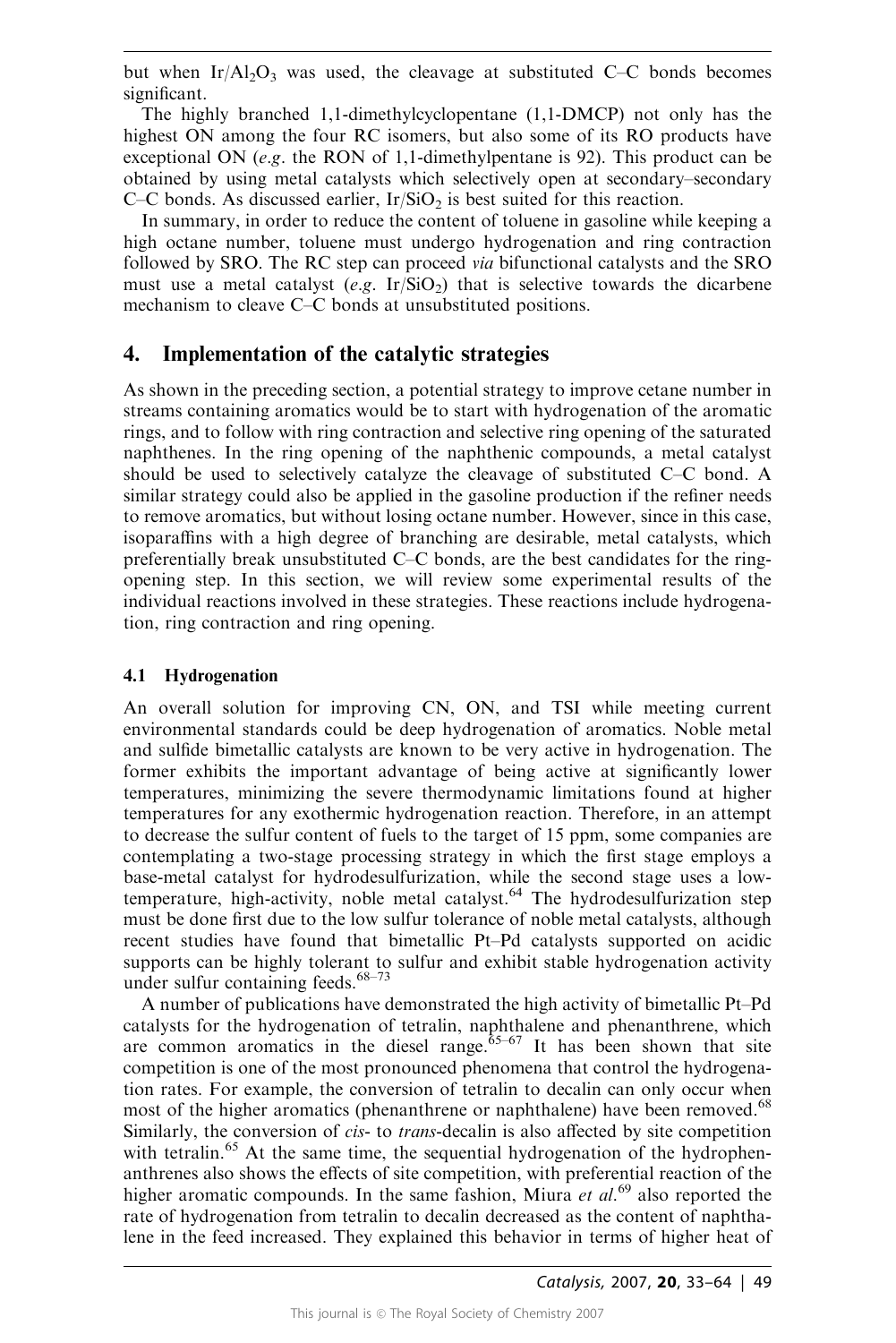adsorption or stronger interaction of higher aromatic compounds with the metal surface, in agreement with recent kinetics studies.<sup>68</sup>

The disadvantage of noble metal catalysts for aromatics hydrogenation is their low resistance to sulfur. However, the sulfur tolerance is greatly improved when the noble metals are supported on acidic materials, such as zeolites<sup>70,71</sup> or acidic aluminas.<sup>65,72</sup> Yasuda et al.<sup>73</sup> has observed that the highest sulfur-tolerance was achieved when Pd–Pt was supported on the highest acidity USY zeolite. Other authors have also seen varying degrees of sulfur toxicity when the support acidity was modified.<sup>74</sup> Similarly, addition of fluorine also increases sulfur tolerance of noble metal catalysts.<sup>65,75</sup> Since F is very electronegative, it increases the acidity of both protonic and non-protonic sites on the catalyst surfaces.<sup>76</sup> Previously, our group has found that F-promoted Pt–Pd catalysts showed a higher hydrogenation activity than unpromoted catalysts. The catalyst characterization data showed that the addition of F to the alumina support helped keep the Pt–Pd alloy and prevent the formation of Pt–S bonds. The inhibition effect of the promoted catalysts was conversion-driven. At low conversions, the inhibition by sulfur was reversible, but at high conversions, the poisoning was irreversible. It has been proposed that metal–S bonds are weakened on these supports due to the electron withdrawing effect of acid sites.<sup>77–80</sup> In addition to the effect of the support, some researchers have investigated the addition of a second additive  $(e.g. Ge)$  to Pt. This promotion has also been ascribed to changes in electronic properties.<sup>81</sup> A different concept that does not consider the modification of the metal properties, but rather the direct participation of the acid sites has also been elaborated in some studies.<sup>82–86</sup> These studies show some evidence that the aromatic molecules can adsorb on acid sites where they may be hydrogenated by hydrogen that is transported from the noble metal surface by spillover. Lercher et  $al$ <sup>87–89</sup> in a series of studies of the hydrogenation of benzene have elaborated on the role of acid site density in promoting sulfur tolerance and made a convincing argument that the adsorption of the aromatic occurs on the acid site, which is not affected by sulfur. They have expanded the concept of the direct role of the acid sites and proposed that an optimum acid site density can be found which hits a balance between an aromatic coverage high enough to cause high hydrogenation activity but not so high as to promote excessive coke formation.

#### 4.2 Ring contraction

Hydrogenation of aromatics to saturated naphthenes is an important step in diesel fuel processing, because the CN of saturated naphthenes are much higher than those of aromatics. However, most of the CN of naphthenic compounds are lower than the minimum CN requirement of 50. Moreover, in the case of gasoline, aromatic saturation results in an important loss in ON due to the much higher ONs of aromatics than those of the corresponding naphthenes. To overcome this obstacle, researchers have suggested the ring contraction of saturated naphthenes followed by selective ring opening.<sup>11,44</sup>

4.2.1 Ring contraction of two-ring naphthenes. Typical molecules present in diesel fuel are alkylcyclobenzenes, alkylcyclohexanes/pentanes, and paraffins. As pointed out in our previous work,<sup>46</sup> neither ring contraction of the naphthenics  $(RC)$  or even one-ring opening (RO) results in increases in CN unless further selective ring opening of the second ring is involved which produces less branched paraffins such as n-paraffins and some iso-paraffins. The opening of alkylcyclohexanes is facilitated by an acid function in order to catalyze the isomerization of the C6 rings into the C5 ring (RC step).<sup>90,91</sup> Kustov et al.<sup>92</sup> also found that the acid function of the catalyst (NiW/HY) was essential for multi-ring compounds, such as decalin, but not for the one-ring cyclohexane, which can be opened on monofunctional metal catalysts  $(NiW/Al_2O_3)$ .

<sup>50 |</sup> Catalysis, 2007, 20, 33–64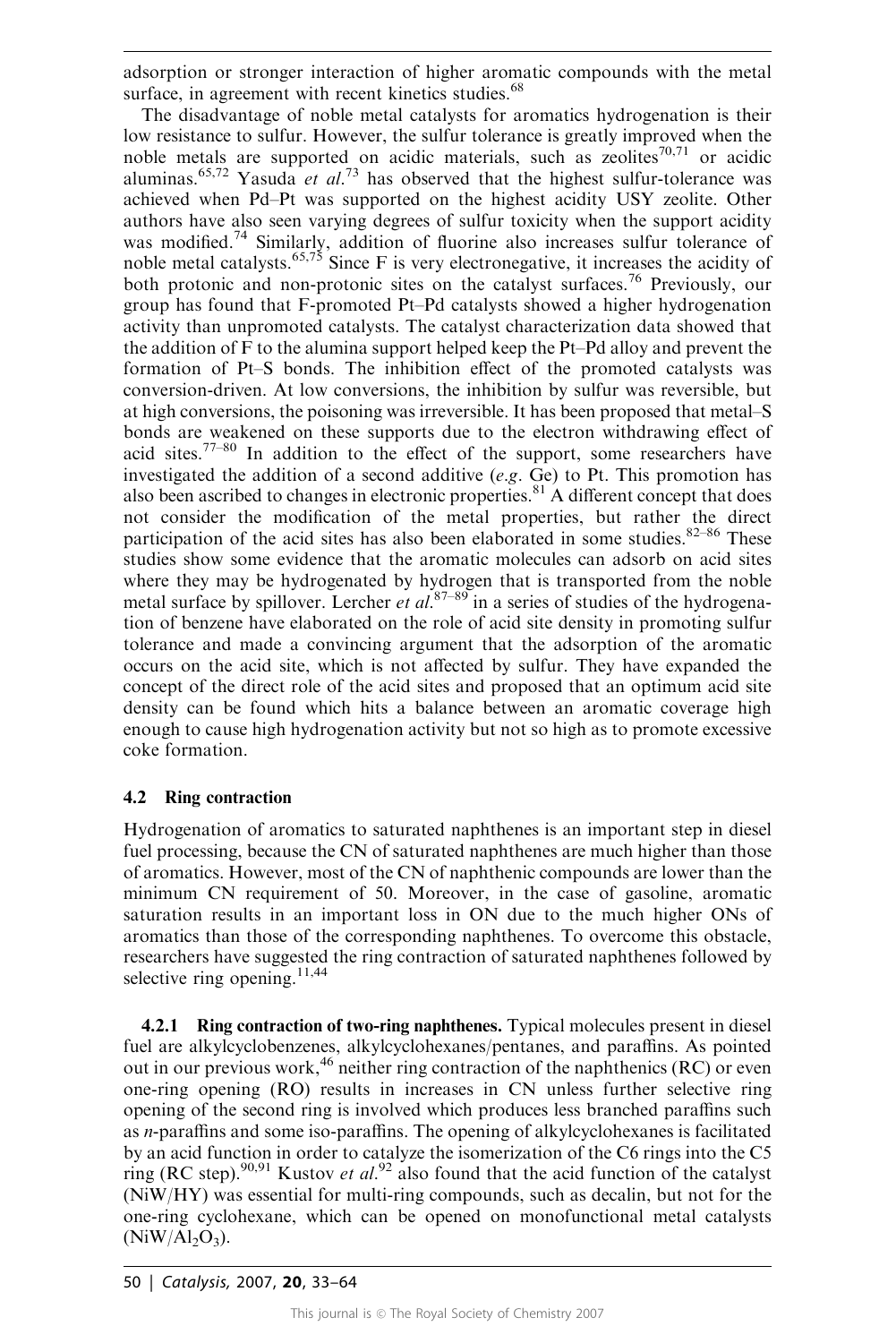

Fig. 15 A proposed reaction network of direct ring opening of decalin reaction over acidic zeolites. PC: Protolytic cracking; HeT: Hydride transfer; HT: Hydrogen transfer; I: Isomerization;  $\beta$ :  $\beta$ -scission; DS: Desorption; TA: Transalkylation. Adapted from ref. 47.

Among the ring opening studies of the two-fused naphthenic compounds, decalin and tetralin were widely investigated. However, only a few researchers have attempted to gain insight on the complex mechanisms responsible for the different reactions. Corma et  $al^{1,47}$  have studied the hydroconversion of decalin and tetralin over the proton-form of zeolites with different pore sizes. These authors have focused on the role of the pore size and zeolite topology in determining the product distribution. When discussing possible mechanisms of decalin conversion, they proposed that one of the paths for decalin activation might be the direct opening of the six-member ring via cleavage of the corresponding carbonium ion, which is initiated by the attack of a Brönsted acid site on a C–C bond described as a protolytic cracking (PC). Subsequent steps follow the typical carbenium ion reactions such as  $\beta$ -scission cracking, isomerization, and alkylation. As displayed in Fig. 15, in this proposed path, the ring opening (RO) products are the primary while the products of ring-contraction (RC) isomerization would be secondary. In a more recent investigation, Kubicka et al.<sup>44,45</sup> did not observe direct ring-opening of decalin even at low conversions and proposed that RO only occurs as a secondary reaction, which is preceded by a step of a skeletal isomerization, ring-contraction (RC). They argued against the PC of decalin as an initiation step since the RO products seem to originate only from the RC products, such as alkyl bicyclononanes (indanes) and bicyclooctanes, which acted as intermediates (see Fig. 16a and b). These secondary reactions are more evident at higher reaction temperatures. Different reaction conditions might be the cause of the opposing observations; in the former study, the decalin reaction was conducted at atmospheric pressure (0.1 MPa), high temperatures (723 K), and without added hydrogen in the feed; in the latter, the runs were conducted at higher pressures (2 MPa), lower temperatures  $(473-573 \text{ K})$ , and in the presence of added H<sub>2</sub>.

Kubica et al.<sup>45</sup> also investigated the effect of platinum-modified zeolites on the decalin reaction. They found that the addition of Pt enhances the catalyst activity. The initial isomerization was increased 3 times, which can be interpreted in terms of a change in the reaction initiation. In addition to initiation by a PC step over Brønsted acid sites, as proposed for H-form zeolites, a bifunctional initiation path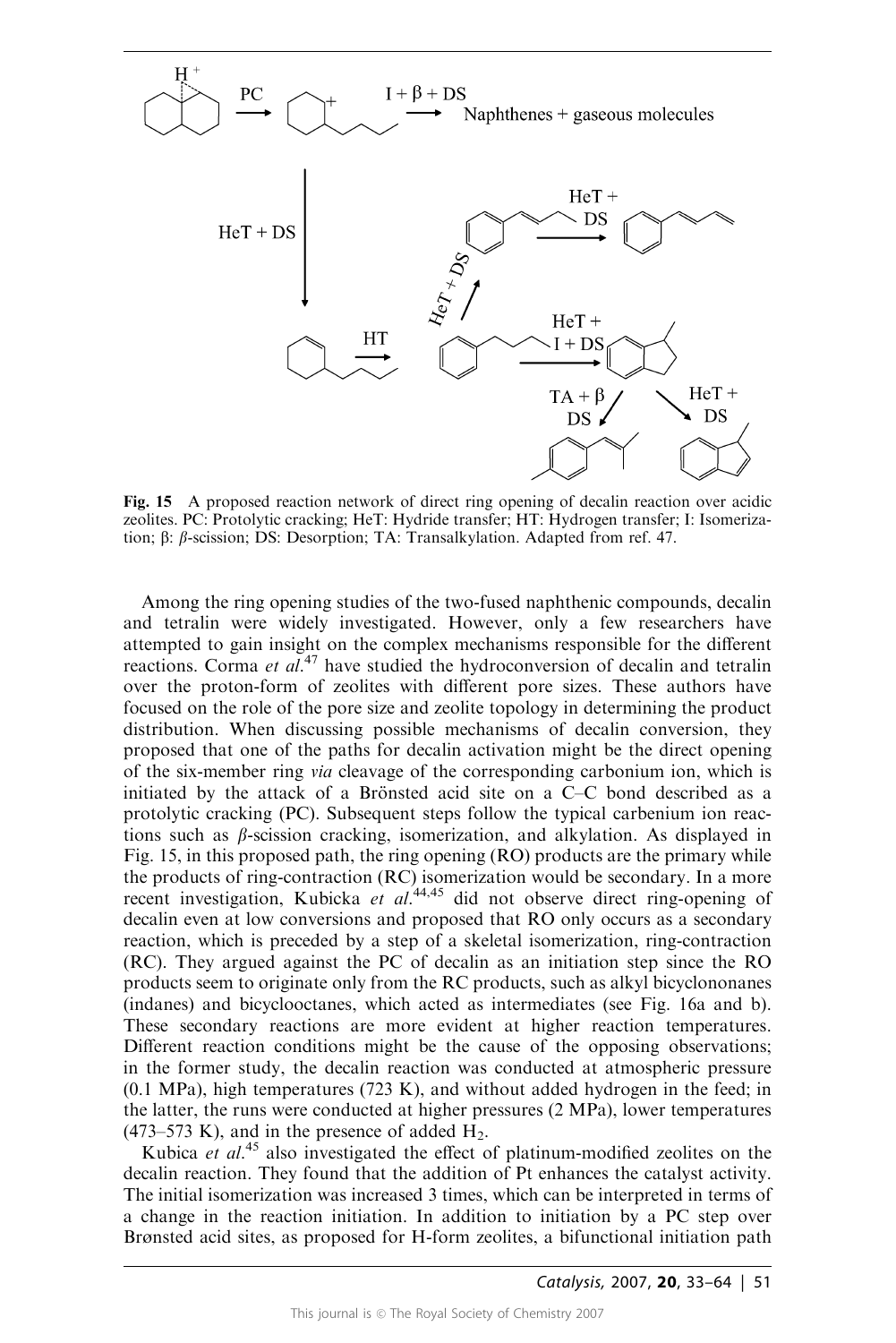

Fig. 16 Concentration of decalin and product groups as a function of conversion over H-Beta (filled), HY (open), and H-Mordenite (half-filled).  $CP =$  cracking products;  $ROP =$  ring opening products;  $HP =$  heavy products. Adapted from refs. 44 and 45.

can occur. This path includes a metal-catalyzed dehydrogenation of decalin to an olefin, which is in turn protonated on a Brønsted acid site. The formed protonated species can undergo RC and consequently RO.

The Pt-modified zeolites have much lower cracking activity and higher stability than their corresponding H-forms.<sup>46</sup> This change is mainly due to two factors; first, the density of Brønsted acid sites is generally lowered by the presence of Pt; second, the hydrogen transfer is greatly enhanced by Pt. The enhanced hydrogen transfer on the zeolite surface reduces the lifetime of the surface carbocations, leading to less coke and less cracking. At the same time, for the same two reasons, the presence of Pt affects the ratio of isomerization to ring opening. A comparison of Pt-modified and HY zeolites shows that the presence of Pt enhances the RC step and inhibits the RO and cracking step. This can be clearly seen in Fig. 17, which illustrates the ratio of RC/RO over HY and Pt/HY catalysts. For a given conversion, the ratio of RC/RO is higher on Pt/HY than on HY. The lower acid density and the enhanced hydrogen transfer in Pt/HY diminish the lifetime of a RC carbocation, allowing the desorption of RC products before it further converts to RO and cracking products. However, the enhancement in RC/RO ratio is only observed when Pt is located inside the zeolite channels. When it is outside the channels or in physical mixtures of HY and  $Pt/SiO<sub>2</sub>$  catalysts, the RC/RO ratio is the same as without Pt.

Unlike the ring opening of decalin, the RO of naphthenic compounds containing at least one benzene ring (i.e. tetralin, naphthalene, etc.) are much slower due to the presence of aromatic rings. Corma et  $al^{47}$  has reported differences in activity



Fig. 17 RC/RO ratio of decalin ring-opening on HY zeolites and Pt/HY3 at different conversions. Conversions were varied by changing space time and time on stream. Reaction conditions: 2 MPa, 533 K, H<sub>2</sub> to feed molar ratio = 65. Adapted from ref. 46.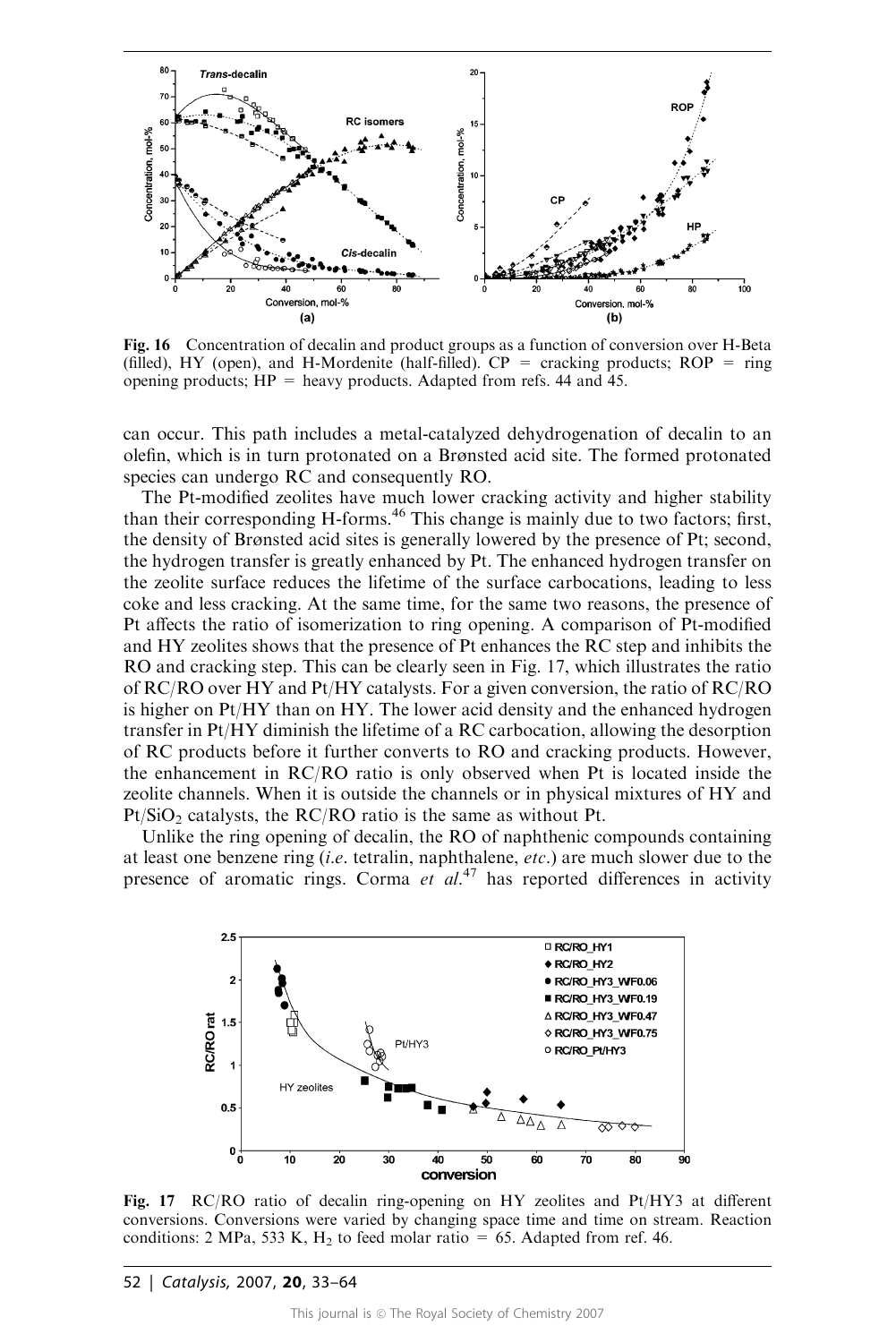|                            | HY    |       |       | $Pt \gg HY$ $HY \gg Pt$ $Pt + HY$ , 1:1 $Pt + HY$ , 1:2 |       | Pt/HY |
|----------------------------|-------|-------|-------|---------------------------------------------------------|-------|-------|
| mmoles of $H^+$            | 0.26  | 0.16  | 0.16  | 0.16                                                    | 0.25  | 0.09  |
| mmoles of Pt               | 0.00  | 0.62  | 0.62  | 0.62                                                    | 0.48  | 1.03  |
| Tetralin conversion $(\%)$ | 11.84 | 97.52 | 91.33 | 86.42                                                   | 98.66 | 91.38 |
| Products (yield, $wt\%$ )  |       |       |       |                                                         |       |       |
| $C1-C5$                    | ND.   | ND    | ND.   | ND                                                      | ND.   | ND.   |
| $C6-C9$                    | 0.23  | 0.56  | 0.46  | 0.24                                                    | 0.54  | 0.16  |
| C <sub>10</sub> products:  |       |       |       |                                                         |       |       |
| Ring opening products:     | 3.10  | 8.79  | 3.20  | 5.11                                                    | 12.59 | 12.40 |
| Alkylcyclo compounds       | 0.90  | 8.70  | 2.69  | 4.85                                                    | 12.42 | 11.07 |
| Alkylbenzene               | 2.20  | 0.09  | 0.51  | 0.25                                                    | 0.17  | 1.32  |
| Ring contraction products: | 2.26  | 4.13  | 2.50  | 3.34                                                    | 7.08  | 12.73 |
| <i>trans</i> -Decalin      | 1.05  | 75.31 | 70.46 | 62.04                                                   | 70.63 | 55.43 |
| $cis$ -Decalin             | 0.61  | 7.06  | 14.01 | 14.48                                                   | 7.76  | 9.69  |
| Naphthalene                | 4.59  | 1.68  | 0.70  | 1.21                                                    | 0.05  | 0.98  |

Table 3 Conversion of tetralin on physical mixtures of  $Pt/SiO<sub>2</sub>$  and HY catalysts. Reaction conditions: 2 MPa, 598 K, after 420 min. Adapted from ref. 46

between tetralin and decalin on acidic zeolites, although these differences were not so pronounced due to high reaction temperatures (723 K) used in that study.

Our group has investigated the RO of tetralin over bifunctional Pt/HY catalysts. It was noted that tetralin first undergoes hydrogenation to decalin before the RC and RO steps. Therefore, the presence of Pt has a dramatic influence as the tetralin hydrogenation is greatly enhanced. The role of the individual functions (i.e. metal and acid) on the ring opening of tetralin was investigated by using physical mixtures of HY and  $Pt/SiO<sub>2</sub>$ . The results of this study are tabulated in Table 3. In the presence of hydrogen, Pt/HY catalysts as well as the physical mixtures of HY and Pt are much more effective than HY catalysts. This result is in agreement with Arribas et al.,  $^{93,94}$ who studied the coupled hydrogenation and RO of tetralin and 1-methylnaphthalene on Pt/USY. They concluded that the presence of Pt in the bifunctional Pt/USY catalyst significantly increased the RC rate as compared to the monofunctional USY. The same effect on the RC rate was observed by decreasing the distance between the metal and acid sites and increasing the Pt loading. In fact, if a bifunctional mechanism of RC is involved, then the proximity of Pt and acid sites can be responsible for the observed higher isomerization activity.

4.2.2 Ring contraction of one-ring naphthenes. The concept of isomerization of naphthenes (i.e. ring contraction) has been applied not only to the reactions relevant to diesel conversion but also to those relevant to gasoline conversion. In this section, we will discuss the ring contraction reactions concerning one-ring naphthenic compounds, which are molecules typically present in the naphtha range, used as feedstock for gasoline. Recently, McVicker et al.<sup>95</sup> investigated the isomerization reaction of MCH over Pt supported on solid acid supports, which were halided- $A<sub>1</sub>, O<sub>3</sub>$ , amorphous  $SiO<sub>2</sub>–A<sub>1</sub>, O<sub>3</sub>$ , and zeolites (Beta, MOR, ZSM-5, SAPO-11, ZSM-22, EU-1, ZSM-23, CLINO, and FAU). Ring contraction of MCH on acid catalysts yields four major isomers, as shown in Fig. 18. For a group of ultrastable faujasites (USYs), the acid density increases with decreasing zeolite Si/Al ratios. Consequently, the rate of MCH conversion over  $Pt/USY$  (Si/Al = 5.1) is several orders of magnitude higher than over  $Pt/Al<sub>2</sub>O<sub>3</sub>$ , the least active among all tested catalysts. The acid strength of the different acid catalysts investigated had a pronounced impact on the ring contraction product distributions. The equilibrium concentration of ethylcyclopentane (ECP), one of the thermodynamically least stable isomers, remains between 8 and  $11\%$  over the temperature range (473–613 K). However, at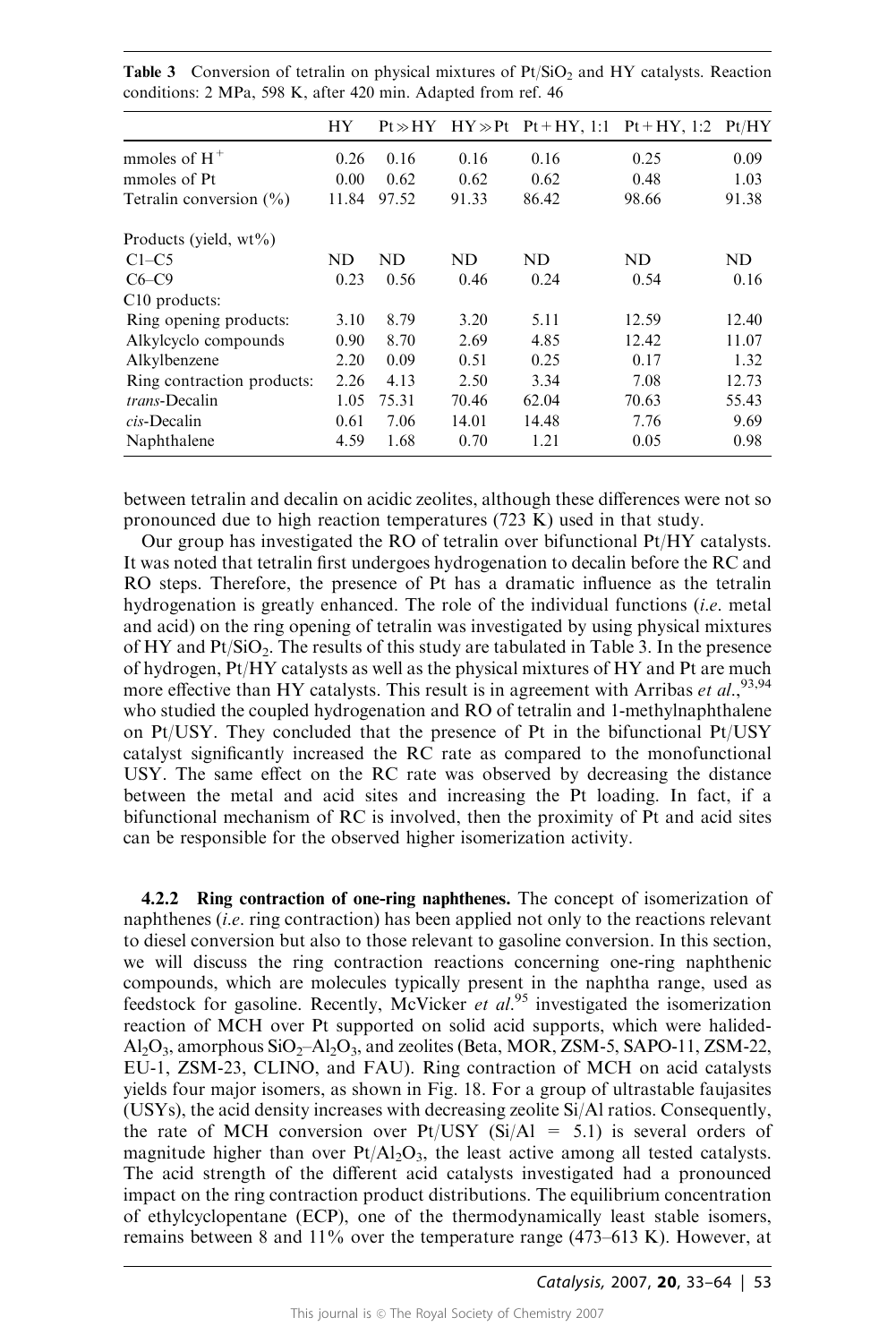

Fig. 18 Schematic diagram of ring contraction intermediates from methylcyclohexane. Adapted from ref. 95.

low conversions the product selectivity is a strong function of the catalyst acidity. For example, at the same conversion (10%) the selectivity to ECP is 55% on a Pt/SAPO catalyst of low acid strength, but only  $30\%$  on a Pt/USY (Si/Al = 5.1) catalyst of higher acidity. This pronounced difference can be ascribed to the ease of formation of the carbocation responsible for each product. The carbocation that leads to ECP is the easiest to form, as a result, when the acidity is weak, only the easiest can form.

Additionally, the trans-1,2-DMCP/trans-1,3-DMCP product selectivity ratio reflects the pore size variations of a wide range of zeolitic and microporous solid acids. Since the trans-1,3-DMCP isomer is smaller in size, it diffuses more easily through the 5.7  $\AA$  channel opening of ZSM-22. On the other hand, the larger trans-1,2-DMCP isomer will experience more difficulties in diffusing out of the channel of ZSM-22. Therefore, sterically hindered 10-ring zeolites and 10-ring microcrystalline materials such as SAPO-11 all exhibit *trans-1,2-DMCP/trans-1,3-DMCP* ratios of 0.5 or less. By contrast, larger pore size 12-ring zeolites and amorphous solid acids show the ratio ranging from 1.2 to 2.3.

Using MCH as probe molecule, we have put more emphasis on the role of metal in the distribution of RC isomers. The MCH reaction was studied on HY and Pt/HY catalysts. It was found that significant differences in initial activity, rate of deactivation, and product distribution were observed between the two catalysts.

Not only the stability against deactivation was higher on Pt/HY but also, the product distribution obtained on this catalyst was significantly different from that on the HY catalyst. The most obvious difference was the drastic decrease in cracking products. The RC product distribution was also much more selective to form 1-1-DMCP and ECP in the presence of Pt. This increased ECP selectivity, especially at low conversions, can be explained by the lower acid density<sup>95</sup> and the increased hydrogen transfer<sup>96</sup> that are brought about by the addition of Pt to the zeolite. The increased hydride transfer brought about by the addition of Pt has been well documented.<sup>97–99</sup> As shown in Fig. 18, ECP is formed from intermediate A, which is the carbocation with the lowest acid site requirement to form, and therefore, the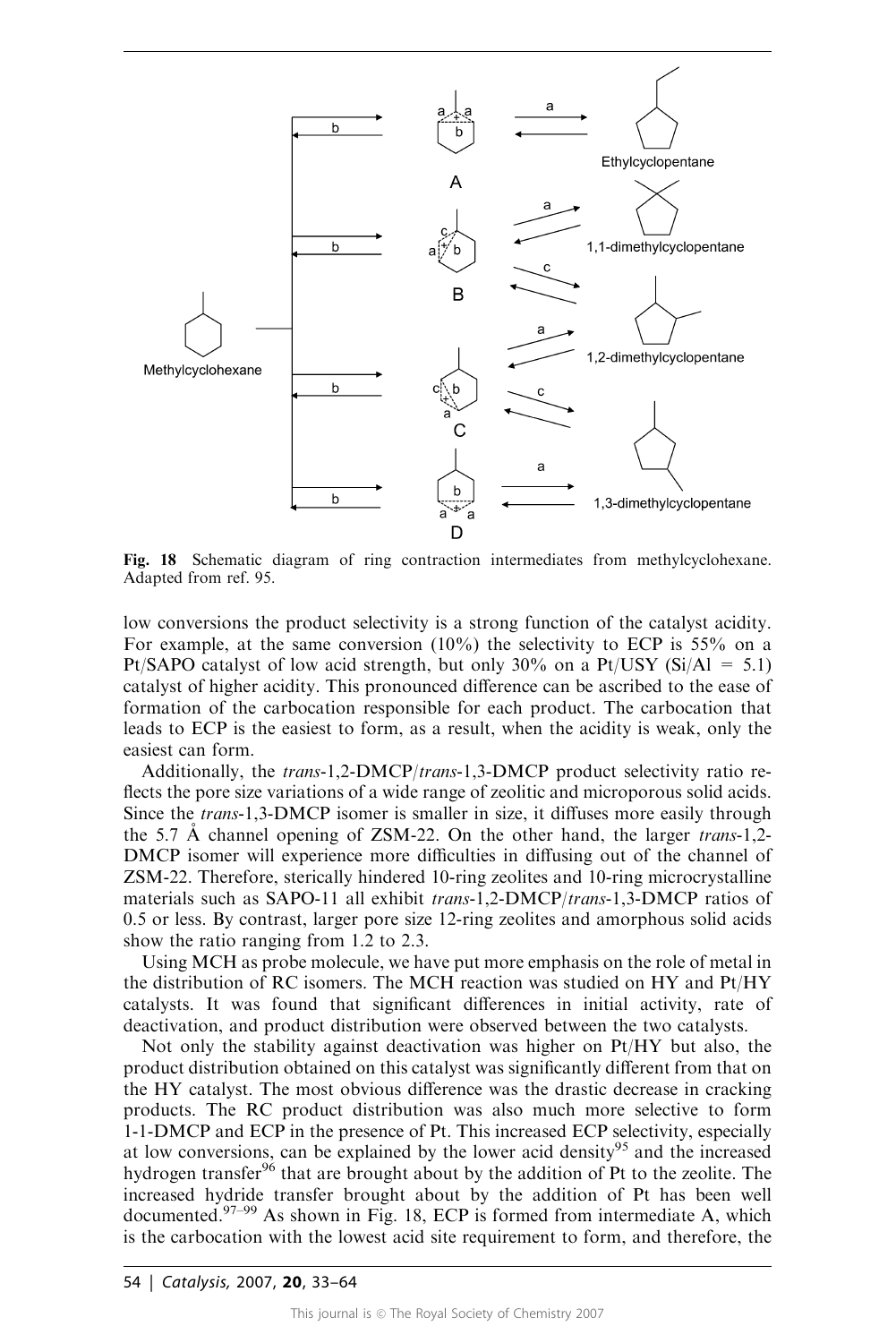easiest to form. As the hydride transfer is enhanced by the presence of Pt, the surface lifetime of the carbocation is greatly reduced; thus, it does not have time to isomerize into the less favorable intermediates that would lead to 1,2 or 1,3-DMCP.

#### 4.3 Ring opening

As suggested by some researchers,  $11,100$  selective ring opening following the ring contraction of naphthenic compounds can be tailored for improvement of either CN or ON. The majority of the recent work in the literature on ring opening of naphthenic compounds focuses on the improvement of CN. However, similar concepts could be applied for the improvement of ON. The only difference is that when the RO products are highly linear paraffins CN will increase and when RO products are highly branched iso-paraffins ON will increase.

As mentioned earlier, ring opening of naphthenic compounds can occur on either metal or acid catalysts.  $\beta$ -Scission is the typical mechanism of acid-catalyzed RO. However, acid catalysts produce excessive cracking as a side reaction, which results in loss of molecular weight and CN. Therefore, in this section, only metal-catalyzed RO (hydrogenolysis) is discussed. RO on metal catalysts can operate via three main mechanisms: dicarbene,  $\pi$ -adsorbed olefin, and metallocyclobutane, which are illustrated in Fig. 19 (using dimethylcyclohexane as a model naphthenic molecule). Gault et al.<sup>55</sup> first introduced the concept of metallocyclobutane intermediates in the ring opening of methylcyclopentane. He concluded that the reaction path involving the metallocyclobutane intermediate had an activation energy higher than that involving dicarbene intermediates. Later, in good agreement with this hypothesis, Foger et  $al$ .<sup>101,102</sup> found that the activation energy for the dicarbene mode is significantly lower than that for the  $\pi$ -adsorbed olefin mode. These authors observed an activation energy of 170 kJ mol<sup>-1</sup> for the *n*-butane hydrogenolysis, a typical dicarbene reaction, and a much higher activation energy  $(240 \text{ kJ mol}^{-1})$  for the hydrogenolysis of neopentane, which cannot undergo hydrogenolysis via the dicarbene mechanism.

Depending on the noble metal, particle size, and the dispersion of the metal catalyst used, specific mechanisms may become dominant in a given case. For instance, on Pt catalysts, $103-106$  the dicarbene mode is favored when large ensembles of active sites are available; by contrast, when the ensembles are broken up by surface dilution, the dicarbene mode is suppressed, and consequently the  $\pi$ -adsorbed olefin or metallocyclobutane mode takes over. Similarly, the use of bimetallic catalysts demonstrated a similar shift to more substituted C–C cleavage as the density of the large ensemble of sites was diluted with unreactive metals such as Ag or Cu.<sup>107,108</sup> Within a series of noble metals investigated by Gault et al., iridium exhibited the strongest preference for the dicarbene mode. Moreover, it was observed that this tendency did not change with particle size. Likewise, Ponec et al.<sup>109</sup> found no significant effect of particle size in ring opening reactions over Ir catalysts of various dispersions, but reported that Ir became more selective towards ring opening at substituted (tertiary) carbon centers as the catalyst became covered by carbonaceous species. Similarly, as mentioned above, we have found that the



Fig. 19 Ring opening modes: dicarbene (a),  $\pi$ -adsorbed olefin (b), metallocyclobutane (c). Adapted from ref. 49.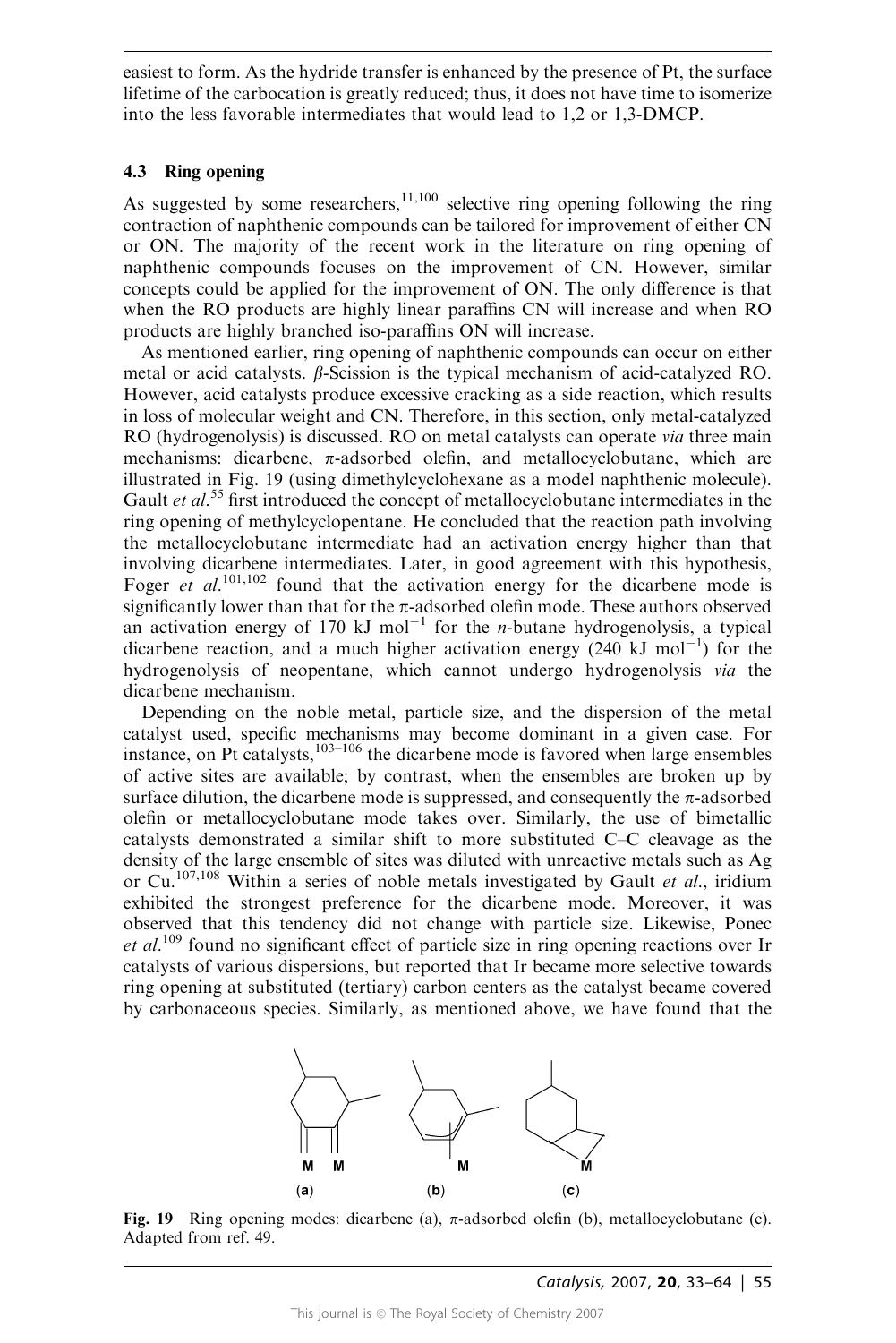product distribution for DMCH ring opening did not depend so much on Ir particle size, but was greatly affected by the type of support used.<sup>49</sup>

4.3.1 Ring opening of two-ring naphthenes. As shown in Fig. 1, if the opening of two-ring naphthenic compounds is selective to produce one-ring naphthenes and subsequently highly linear alkanes, the gain in CN can be substantial. Ring opening of decalin, which is a typical two-ring compound with carbon number in the diesel range, has been extensively studied. However, most of these studies were carried out on acid or bifunctional catalysts, where isomerization of decalin was followed by ring opening. Direct RO of decalin on metal catalysts has been reported by McVicker et  $al$ .<sup>11</sup> As already mentioned, they found that RO of 6-membered rings is much slower than that of 5-membered rings. Under the same reaction conditions, while conversion of decalin was only 4.4%, that of perhydroindane, which contains one 6- and one 5-membered ring, was 68%. In both cases, the RO of products were only alkylcyclohexanes; that is perhydroindane opened at the C5 ring only. On the other hand, bicyclo[3,3,0]octane, which contains two saturated 5-membered rings, yielded both one-ring naphthenes and acyclic paraffins as RO products, indicating that either one or two C5 rings opened. This difference is due to a higher stability of the six-member rings compared to the five-member ring. Estimated ring strain energies are about 1 kcal mol<sup>-1</sup> and 6-7 kcal mol<sup>-1</sup>, for the C6 and C5 rings, respectively.<sup>110</sup>

In another study involving RO on iridium catalysts, Nylen et al.<sup>111</sup> have reported the ring opening of indan on monometallic and bimetallic Ir–Pt prepared by the microemulsion method. The main reaction product observed over these catalysts was 2-ethyltoluene, which results from cleavage at unsubstituted C–C bonds. By contrast, n-propylbenzene, a product resulting from cleavage at the substituted C–C bonds, was only formed in smaller quantities. According to Gault *et al.*<sup>55</sup> in most hydrogenolysis reactions, iridium catalysts only exhibit dicarbene characteristics regardless of the particle sizes. Meanwhile, on Pt catalysts, both dicarbene and substituted C–C breaking modes can be operative, depending on the particle size. In this case, ethylbenzene was dominant for all three catalysts. Similarly, the selectivity of n-propylbenzene was slightly higher for the monometallic Pt catalyst than for the two containing iridium.

These observations can be explained taking into consideration that in this study the metal particle sizes were relatively large in all three catalysts, so the dicarbene mechanism dominated, even on the Pt-based catalysts. In any case, a somewhat higher selectivity towards substituted C–C cleavage was observed on the Pt catalysts. relative to the monometallic Ir catalyst. However, as we have recently pointed out, unless the naphthenic rings are opened very selectively at the substituted C–C bonds, no considerable gain in CN can be achieved by RO. This was not the case in any of the Pt–Ir catalysts presented in ref. 111.

4.3.2 Ring opening of one-ring naphthenes. The CN of straight-chain alkylcyclohexanes, which can be produced by RO of two-ring naphthenes, are higher than the original feeds. However, in order to obtain higher CN products, opening the second ring to highly linear alkanes is imperative. Many researchers have studied the RO of one-ring naphthenes on noble metal catalysts. In order to understand how the presence of alkanes in the processing feedstocks containing different compounds such as alkanes, naphthenes, etc., modifies the RO of polycyclonaphthenes to alkylnaphthenes, or alkanes, Coq et  $al$ <sup>51</sup> has investigated the competition reaction of methylcyclohexane (MCH) and *n*-hexane  $(n-C6)$  over alumina-supported Pt, Ir, Ru catalysts. They concluded that the conversion of  $n$ -C6 is strongly inhibited in the presence of MCH, which remains the most abundant reactant adsorbed on the metal particles. In contrast, neither the activity nor the selectivity for MCH conversion was affected by the presence of  $n$ -C6 in the feed. The only observed reaction of MCH on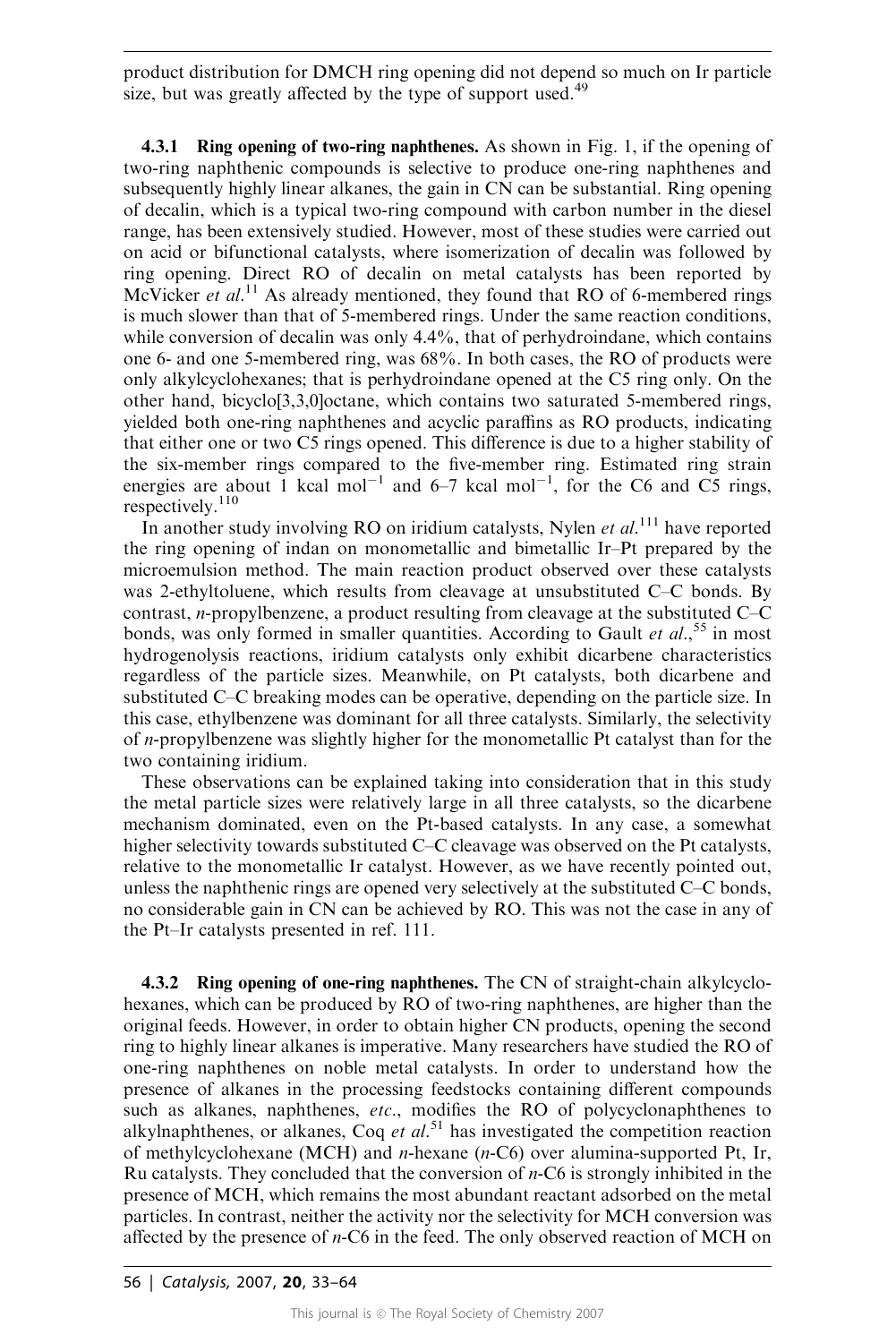Pt catalysts was the dehydrogenation to toluene, which was independent of catalyst particle size. Meanwhile, the selectivity for RO of MCH on iridium and ruthenium was 50% and RO was found to occur only at unsubstituted C–C bonds.

In parallel, McVicker et  $al$ .<sup>11</sup> have observed similar product distributions while studying the RO of MCH on four different catalysts—0.6% Pt/SiO<sub>2</sub>, 15% Ni/Al<sub>2</sub>O<sub>3</sub>,  $1.5\%$  Ru/SiO<sub>2</sub>, and 0.9% Ir/Al<sub>2</sub>O<sub>3</sub>. Since the reaction was operated at high pressure, RO was the major reaction instead of dehydrogenation to toluene, as in the previous example. n-Heptane, a product of C–C bond cleavage at the substituted position was the most abundant product on the Pt catalyst, showing the preference on this metal for opening at secondary–tertiary C–C bonds. By contrast, dicarbene products, i.e. methylhexanes, were the main products of the RO of MCH on the Ni, Ru and Ir catalysts. Although on Ir catalysts the dicarbene mode dominates in the MCH conversion its contribution is not as pronounced in the conversion of a highly substituted molecule such as 1,2,4-trimethylcyclohexane (1,2,4-TMCH). In this case, six nonane isomers (one from each C–C bond in the ring) can be generated from RO. Among them 2,3,5-trimethylhexane, which results from the cleavage of the single unsubstituted secondary–secondary C–C bond in the molecule accounts for about 35%, which is still greater than the statistical percentage (17%). Among the RO products originating from breaking the substituted C–C bonds, those from the half of the molecule containing the two contiguous methyl groups were much more abundant than those originating from cleavage on the other half. As suggested by the authors, a change in mechanism may occur for highly substituted cyclohexyl rings. It is possible that methyl substituents activate the ring in a way that favors the rupture of substituted C–C bonds.

To gain further understanding on how the dispersion of the iridium catalyst influences the ring opening of highly substituted cyclohexanes, we have studied the ring opening of 1,3-dimethylcyclohexane (1,3-DMCH) on different supported iridium catalysts. The ring opening of 1,3-DMCH over iridium generates three primary products: 2-methylheptane (2-MC7), 4-methylheptane (4-MC7), and 2,4-dimethylhexane (2,4-DMC6), which result from the C–C opening of the ring at different positions (see inset in Fig. 20). While 2-MC7 and 4-MC7 arise from the breakage of tertiary-secondary C–C bonds (bonds  $a$  and  $b$  in Fig. 20), 2,4-DMC6 is formed by cleavage of a secondary–secondary C–C bond (bonds c). As described in a recent contribution, we were able to predict the CNs of products, such as those indicated by cleavage at bonds  $a, b$ , and  $c$  (47, 40, and 31, respectively). Starting with a CN of the original feed of 30, cleavage at both the  $a$  and  $b$  positions, but not at  $c$ , results in desirable products.



Fig. 20 Ratio of substituted C–C cleavage to unsubstituted C–C cleavage of 1,3-DMCH over Ir on different supports. Reaction was conducted at 593 K and 3540 kPa. Hydrogen to hydrocarbon ratio was kept at 30. Without considering secondary hydrogenolysis, the ratio (2-  $MC7 + 4-MC7$ / 2,4-DMC6 would represent the ratio of  $(a + b)/c$  cleavage. The statistical value of  $(a + b)/c$  is 2.  $\blacktriangle$  = Ir/Al<sub>2</sub>O<sub>3</sub>;  $\diamond$  = Ir/SiO<sub>2</sub>;  $\square$  = Ir/TiO<sub>2</sub>. Adapted from ref. 49.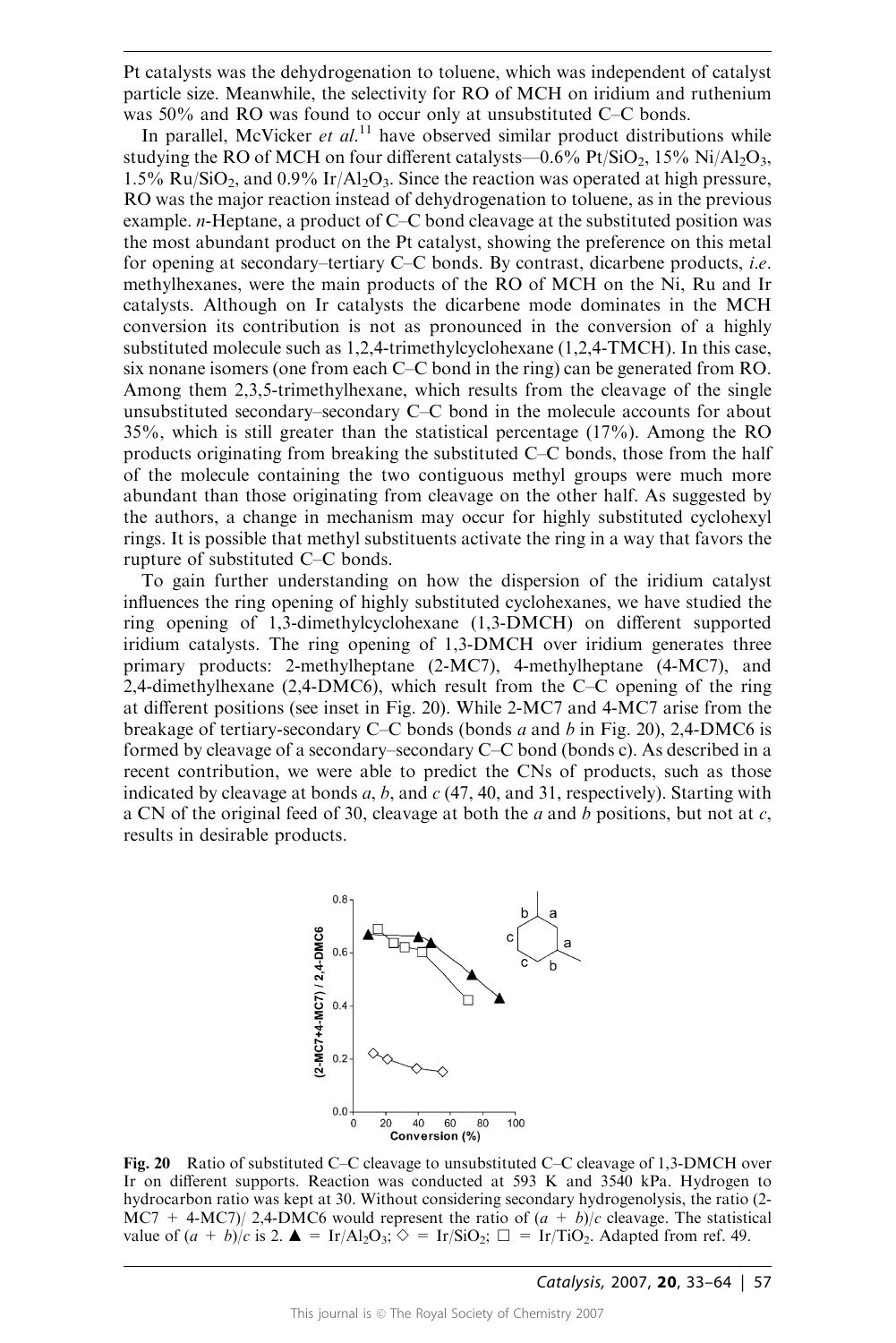

Fig. 21 Ratio of substituted C–C cleavage at internal to external positions of 1,3-DMCH over Ir on different supports. Reaction was conducted at 593 K and 3540 kPa. Hydrogen to hydrocarbon ratio was kept at 30. Without considering secondary hydrogenolysis, the ratio 2-MC7/4-MC7 would represent the ratio of a/b cleavage.  $\blacktriangle = \text{Ir}/\text{Al}_2\text{O}_3$ ;  $\diamond$  = Ir/SiO<sub>2</sub>;  $\square$  = Ir/TiO<sub>2</sub>. Adapted from ref. 49.

In search for a catalyst that yields high-cetane products, we compared Ir catalysts on three different supports. The results are summarized in Fig. 20. Without considering secondary hydrogenolysis, the ratio  $(2-MC<sup>7</sup> + 4-MC<sup>7</sup>)/2,4-DMC<sup>6</sup>$ would represent the ratio of  $(a+b)/c$  cleavage. Accordingly, the statistical value of  $(a + b)/c$  is 2. The observed trend is as follows: Ir/Al<sub>2</sub>O<sub>3</sub>  $\approx$  Ir/TiO<sub>2</sub>  $\gg$  Ir/SiO<sub>2</sub>. Thus, for CN improvement, titania or alumina supports should be used. Conversely, if the desired property is the octane number, then the most effective support would be silica. Although the ratio of  $(a + b)/c$  cleavage is not as high as the statistical value of 2, there are considerable amounts of 2-MC7 and 4-MC7, which are originated from breaking of tertiary-secondary C–C bonds, produced. This is in a good agreement with what was observed in the reactions of 1,2,4-TMCH by McVicker et  $al$ .<sup>11</sup> and highly-substituted cyclopentanes by Gault et  $al$ .<sup>55</sup> The addition of methyl groups decreased the difference in activation energy between the metallocyclobutane and dicarbene modes. It is clearly shown here that this trend works not only for substituted cyclopentanes (C5 rings), but also for cyclohexanes (C6 rings). This behavior points toward the metallocyclobutane mechanism since such intermediate is one in which external methyl groups may be directly involved in the ring opening.

Furthermore, it is observed that the chance of breaking the substituted C–C bond inside (position  $a$ ) and outside (position  $b$ ) the two methyl groups also varies when the support is changed. The ratio  $a/b$  is also important, because there is a significant difference in the CN of the product obtained by each of the two substituted C–C bonds. In terms of cetane numbers, a high  $a/b$  ratio is desirable. As shown in Fig. 20, the Ir/Al<sub>2</sub>O<sub>3</sub> catalyst shows the highest  $(2-MC7/4-MC7)$  ratio, but this ratio decreases significantly with increasing conversion due to the secondary hydrogenolysis of the primary products. Meanwhile, this ratio stays relatively constant for the other two catalysts. If there were no preferential cleavage for the two possible substituted C–C bonds, then the statistical ratio for  $a/b$  would be equal to unity (2/2). However, as shown in Fig. 21, the ratio is  $>$  2 at all conversions and can be as high as 4 for some catalysts at low conversions. It is then concluded that the C–C bond inside the two methyl substituents (a) is preferentially ruptured in comparison with the C–C bonds outside the groups (b). It should be appreciated that the addition of methyl substituents not only enhances the rate of ring opening of C6 rings, but also contributes positively to the ring opening at the more sterically hindered C–C bond (external to methyl groups).

In the same contribution, we investigated the effects of varying the reduction temperature. Fig. 22 shows the evolution of the  $(2-MC7 + 4-MC7)/2,4-DMC6$  ratio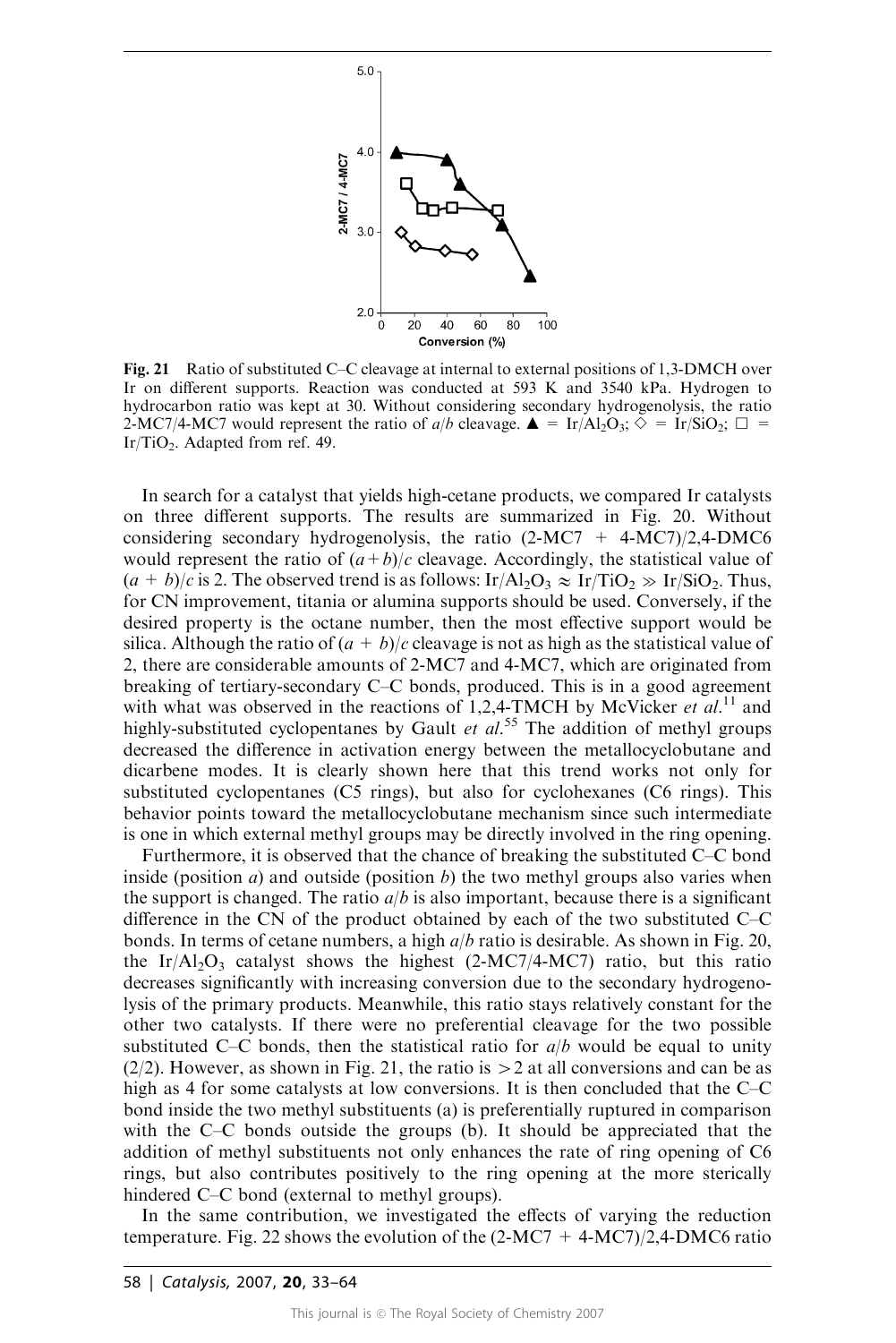

**Fig. 22** RO of 1,3-DMCH:  $(2-MC7 + 4-MC7)/2$ ,4-DMC6 ratio with LTR (593 K) and HTR (723 K) catalysts. Reaction was conducted at 593 K and 3540 kPa. Hydrogen to hydrocarbon ratio was kept at 30.  $\Diamond$  = Ir/SiO<sub>2</sub>-LTR;  $\Box$  = Ir/TiO<sub>2</sub>-LTR;  $\blacklozenge$  = Ir/SiO<sub>2</sub>-HTR;  $\blacksquare$  = Ir/TiO<sub>2</sub>-HTR. Adapted from ref. 49.

as a function of 1,3-DMCH conversion over  $Ir/SiO<sub>2</sub>$  and  $Ir/TiO<sub>2</sub>$  catalysts after lowand high temperature reduction. While in the case of  $TiO<sub>2</sub>$ -supported catalysts there was little difference between low-temperature and high-temperature reduction, a substantial loss in selectivity was observed on the  $SiO<sub>2</sub>$ -supported catalyst after reduction at 723 K. This difference may be due to the greater decrease in metal dispersion occurring on the  $SiO<sub>2</sub>$ -supported catalyst at high temperatures than on the other support. Similarly, the 2-MC7/4-MC7 ratios shown in Fig. 23 for these two catalysts after different reduction treatments seem to differ significantly as a function of reduction temperature. While the effect of reduction temperature is not significant at low conversions, the difference becomes more pronounced with increasing conversion, indicating that the high-temperature reduction preferentially inhibits the secondary hydrogenolysis of 2-MC7. As a result, the 2-MC7/4-MC7 ratio does not decrease as much with 1,3-DMCH conversion over the catalysts reduced at high temperature as over the catalysts reduced at lower temperatures. This tendency appears advantageous for maintaining high CN at high conversions.

#### 4.4 Combination of ring contraction and ring opening to maximize fuel properties

As proposed in Section 3.2, ring contraction of MCH followed by ring opening of RC isomers can be an attractive strategy to obtain high ON products with low



Fig. 23 Ratio of substituted C–C cleavage at internal to external positions of 1,3-DMCH over Ir catalysts reduced at different temperatures; LTR = 593 K; HTR = 723 K. Reaction was conducted at 593 K and 3540 kPa. Hydrogen to hydrocarbon ratio was kept at 30. Without considering secondary hydrogenolysis, the ratio 2-MC7/4-MC7 would represent the ratio of a/b cleavage.  $\circ$  = Ir/SiO<sub>2</sub>-LTR,  $\Box$  = Ir/TiO<sub>2</sub>-LTR,  $\bullet$  = Ir/SiO<sub>2</sub>-HTR,  $\blacksquare$  = Ir/TiO<sub>2</sub>-HTR. Adapted from ref. 49.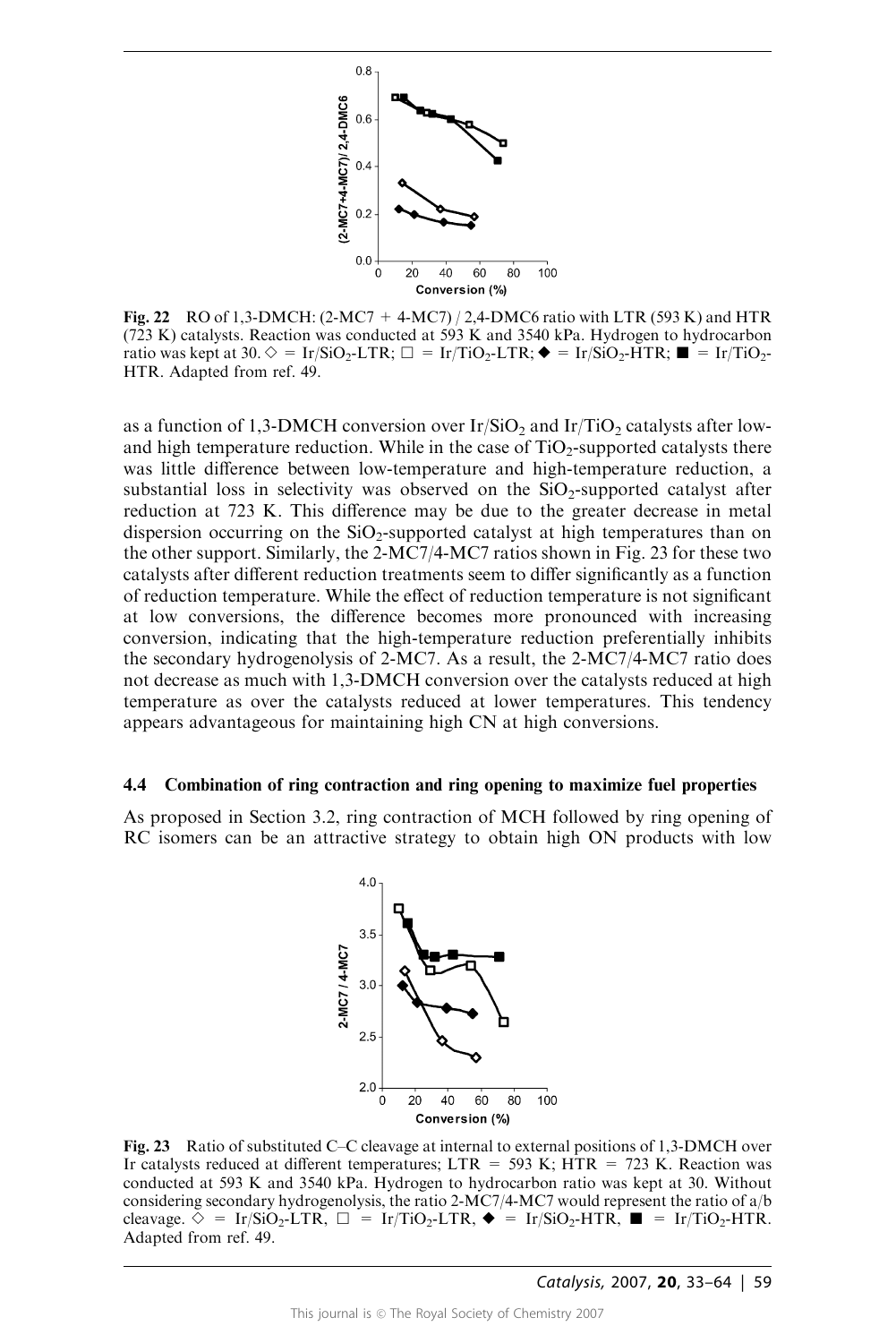

Fig. 24 Schematic reaction system configurations. Adapted from ref. 100.

aromatics content. In this case, the ring opening should be selective towards cleavage at unsubstituted secondary–secondary C–C bonds to produce highly branched iso-paraffins. In our recent work,<sup>100</sup> we have displayed a set of experiments with different bed configurations (see Fig. 24). Configuration (a) represents a physical mixture of Pt/HY and Ir/SiO<sub>2</sub> (Pt/HY + Ir/SiO<sub>2</sub>), (b) a dual bed configuration with the Pt/HY bed followed by the Ir/SiO<sub>2</sub> bed (Pt/HY  $\Rightarrow$  Ir/SiO<sub>2</sub>) with the two beds at the same temperature, and (c) the same dual bed confirmation (Pt/HY  $\Rightarrow$  Ir/SiO<sub>2</sub>), but in this case the temperature of the Pt/HY bed is kept 20  $\degree$ C higher than the Ir bed.

The effect of the different strategies on the resulting RON and MON can be compared in a more quantitative way by inspecting the evolution of octane number. To obtain the octane numbers of the product mixtures we used the method developed by Ghosh et al.<sup>14</sup> (described in Section 2.4). As shown in Fig. 25a and b, it can be observed that the calculated octane numbers, RON and MON, in the sequential beds (b and c) are higher than that of the physical mixture (a). For the physical mixture (a), some C6 RO occurs, which produces undesirable products, but as for the two stage bed configurations (b) and (c), some of the MCH was isomerized to RC products in the Pt/HY bed, which then formed C5 RO products as the increased ring strain makes it very easy to open the C5 rings at lower temperatures. This two bed approach therefore yields higher fractions of high octane dimethylpentanes resulting from the MC5 ring cleavage. The downside of configuration (b) where both reactors are kept at the same temperature is that in order to avoid C6 RO, lower temperatures must be used, which result in lower conversions. Furthermore, at higher temperatures (e.g. 573 K) besides the undesired C6 RO, large amounts of cracking products are also produced, which lead to undesirable volume losses. Consequently, a drop in RON and MON was observed as MCH conversion



Fig. 25 RON of the product mixture as a function of MCH conversion, calculated by the method of ref. 14. Standard errors for this method are  $\sim \pm 1\text{RON}$ . For the product distribution obtained on the three  $Pt/HY + Ir/SiO<sub>2</sub>$  catalyst bed configurations illustrated in Fig. 24. Conversion was varied by changing temperature. Total pressure  $= 2 \text{ MPa}$ ; H<sub>2</sub>/feed molar ratio  $= 40$ . Adapted from ref. 100.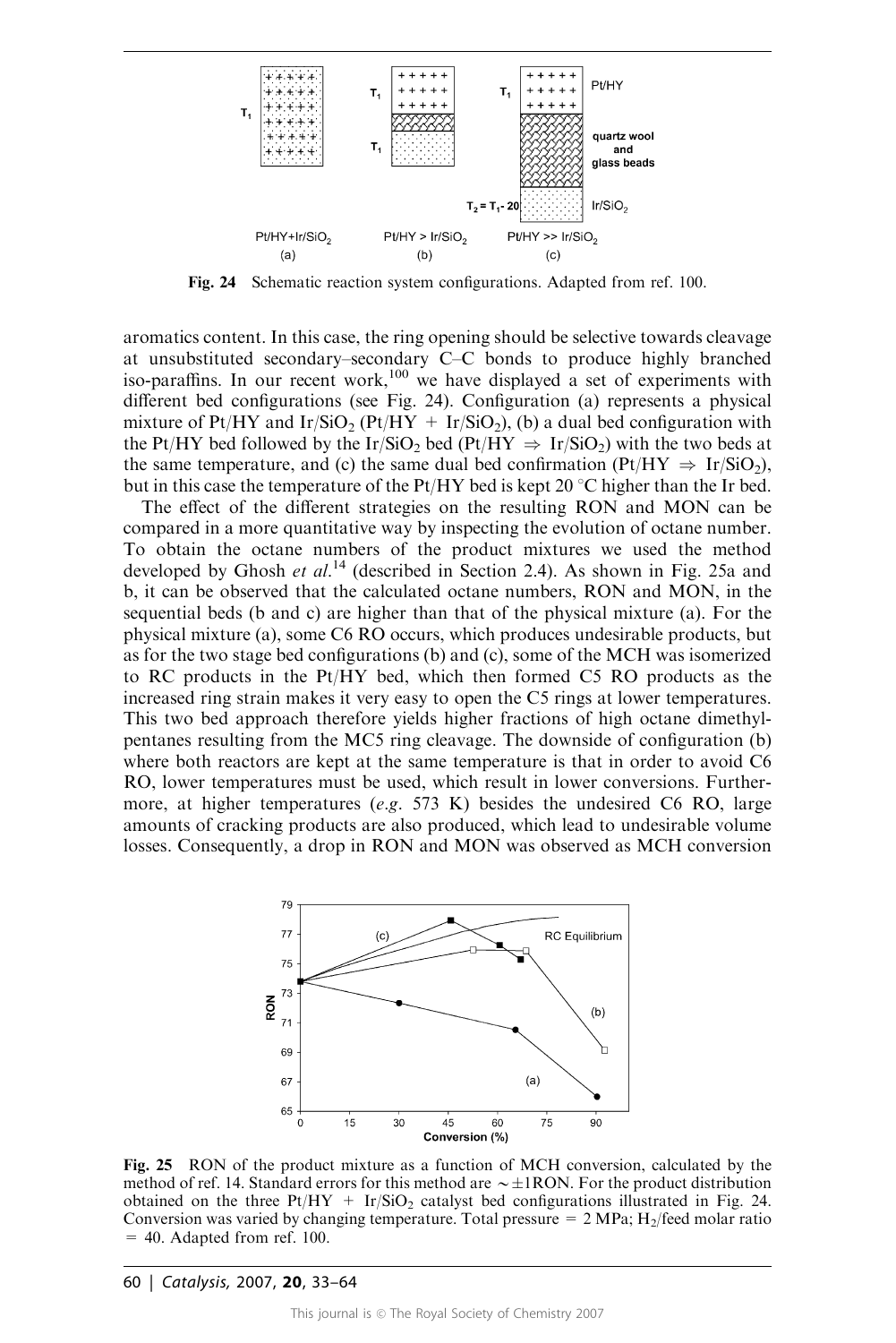

Fig. 26 MON of the product mixture as a function of MCH conversion, calculated by the method of ref. 14. Standard errors for this method are  $\sim \pm 1\text{MON}$ . For the product distribution obtained on the three  $Pt/HY + Ir/SiO<sub>2</sub>$  catalyst bed configurations illustrated in Fig. 24. Conversion was varied by changing temperature. Total pressure  $= 2 \text{ MPa}$ ; H<sub>2</sub>/feed molar ratio  $= 40$ . Adapted from ref. 100.

increases. Unlike the configuration (b), in the reactor configuration with wellseparated catalysts, case (c), breaking the C–C bond of MCH can be prevented by keeping the second bed at a lower temperature. In this way, the C–C bond cleavage of the C5-member rings, with lower activation energy, is preferentially accomplished. However, while the total MCH conversion increases with temperature, the direct opening of the C6-member ring starts to occur on both reactor configurations, which generates the low-octane alkane products (n-heptane, 2-methylhexane, 3-methylhexane, and 3-ethylpentane), which result in decrease of both RON and MON (see Fig. 26a and b).

Therefore, a potential strategy for maximizing RON and MON would be a first reactor containing a bifunctional catalyst (e.g.  $Pt/HY$ ) that maximizes the conversion to ring contraction products, but avoids cracking, followed by a second bed with a ring opening catalyst that maximizes the C–C bond cleavage at unsubstituted positions, but does not undergo multiple hydrogenolysis (e.g. Ir/SiO<sub>2</sub>).

#### 5. Concluding remarks

The increasingly severe environmental standards on petroleum fuels place new problems to refiners around the world. The high cetane numbers required in diesels as well as the elimination of aromatics from gasolines while maintaining high octane number posse a significant challenge. As it has been the case for many years, catalytic strategies can help the refiner overcome these challenges. In this contribution we have illustrated the application of a combination of methods to maximize either cetane or octane number. The approach incorporates the prediction of the particular fuel property for pure compounds and hydrocarbon mixtures. This prediction makes possible the identification of specific reaction paths that maximize the desired property. Naphthenic molecules such as alkylcyclohexanes and alkyldecalins are compounds that mainly come from hydrogenation of the corresponding aromatics. In general, they have neither high cetane nor octane numbers. Significant increases in each of these properties can be gained if the proper C–C bond is broken. Cleavage of an unsubstituted C–C bond usually brings about an increase in octane number, since a branched isoparaffin is obtained. By contrast, C–C cleavage at a substituted position results in an increase in cetane number, since this cleavage reduces the number of branches.

To accomplish these tailored C–C bond cleavages in a controlled fashion, the researcher has the option of working with acidic, bifunctional or metallic catalysts that can carry out the proper reaction. In particular, a balanced combination of a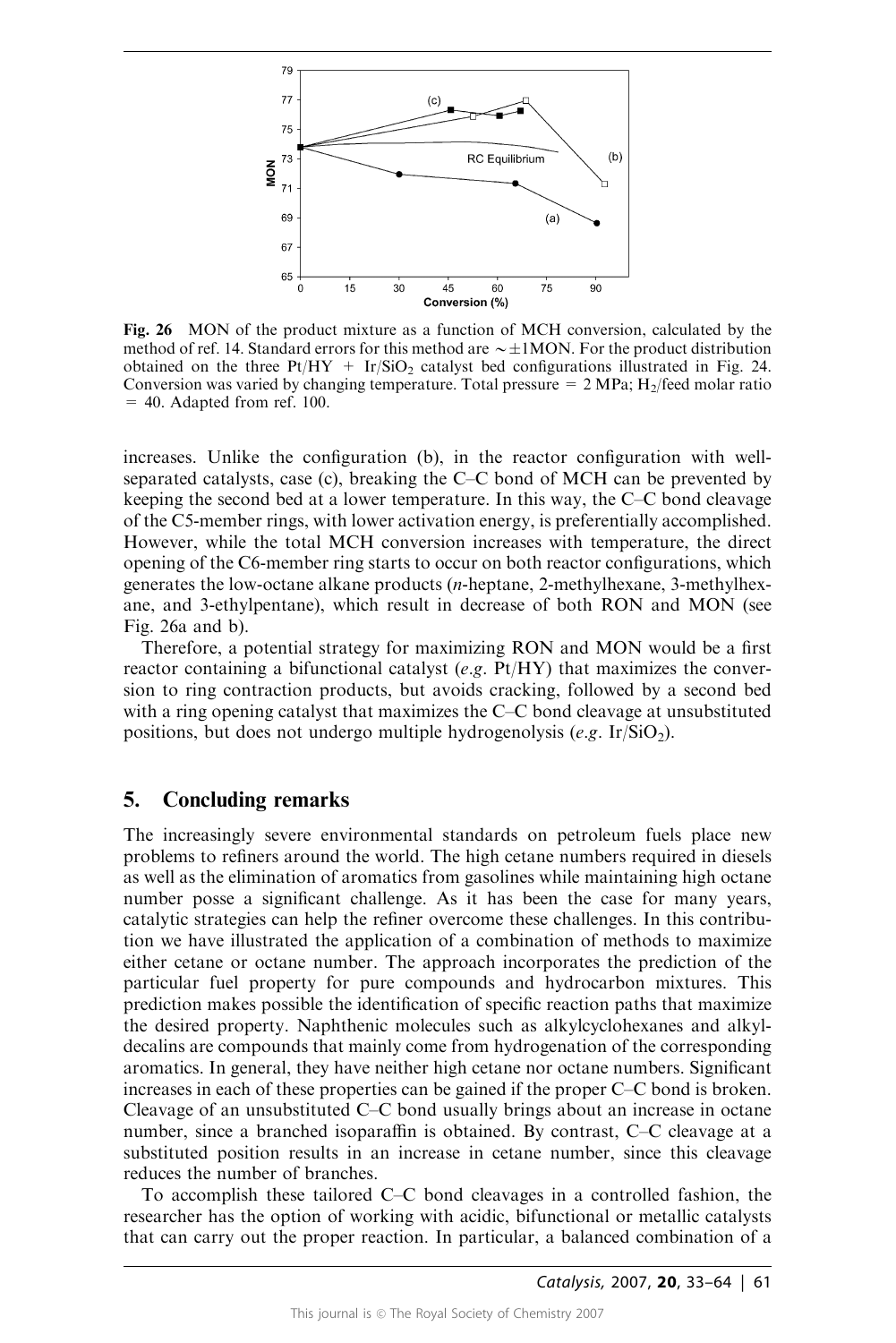ring contraction catalyst followed by a ring opening catalyst with the right selectivity appears as a powerful approach.

## Acknowledgements

We gratefully acknowledge the Oklahoma Center for Advancement of Science and Technology (OCAST) and ConocoPhillips for support of this work.

## References

- 1 W. W. Lange, J. A. Cooke, P. Gadd, H. J. Zurner, H. Schlogl and K. Richter, Society of Automotive Engineers, [Special Publication] SP, 1997, SP-1302.
- 2 E. G. Barry, L. J. McCabe, D. H. Gerke, J. M. Perez, SAE-Paper, 852078, pp. 11–33.
- 3 In ''Summary and Analysis of Comments: Control of Emissions from on Road Diesel Engines'', EPA 420-R-04-008, May 2004.
- 4 In ''Proposal for a Directive of The European Parliament and of The Council on the quality of petrol and diesel fuels and amending Directive 98/70/EC'' by Commission of The European Communities, Brussels, 2001.
- 5 B. D. Cooper, Appl. Catal. A-Gen., 1996, 137(2), 203.
- 6 M. Kagami, Y. Akasaka, K. Date, T. Maeda, SAE-Paper, 841082, 1984.
- 7 S. L. Lee, P. H. Desai, C. C. Jonhnson and M. Y. Asim, Fuel Reformulation, 1993, 3(3), 26.
- 8 K. Parikh, Bull. Catal. Soc. India, 2004, 3, 68.
- 9 A. Roj and K. Karlsson, Fuels Reformulation, 1998, 46.
- 10 M. Wilson, I. Fisher and J. Kriz, Ind. Eng. Chem. Prod. Res. De., 1986, 25(4), 505.
- 11 G. McVicker, M. Daage, M. Touvelle, C. Hudson, D. Klein and W. Baird, J. Catal., 2002, 210(1), 137.
- 12 R. C. Santana, P. T. Do, W. E. Alvarez, J. D. Taylor, E. L. Sughrue and D. E. Resasco, Fuel, 2006, 85, 643.
- 13 A. M. Aitani, Int. J. Hydrogen Energy, 1996, 21(4), 267.
- 14 P. Ghosh, K. J. Hickey and S. B. Jaffe, Ind. Eng. Chem. Res., 2006, 45(1), 337.
- 15 R. Meusinger and R. Moros, Chem. Intell. Lab. Syst., 1999, 46, 67.
- 16 T. D. B. Morgan, G. J. Den Otter, W. W. Lange, J. Doyon, J. R. Barnes, T. Yamashita, SAE-paper, 932678, 1993.
- 17 A. Petit, X. Montagne, SAE-paper, 932681, 1993.
- 18 In ''Regulation of Fuel and Fuel Additives: Extension of California Enforcement Exemptions for Reformulated Gasoline to California Phase 3 Gasoline''. EPA, Federal Register, 2005, 70(244), 75914.
- 19 O. L. Gulder, Combust. Flame, 1989, 78(2), 179.
- 20 D. B. Olson, J. C. Pickens and R. J. Gill, *Combust. Flame*, 1985, 62(1), 43.
- 21 R. A. Hunt, Jr, J. Ind. Eng. Chem., 1953, 45, 602–6.
- 22 R. L. Schalla and G. E. McDonald, J. Ind. Eng. Chem., 1953, 45, 1497.
- 23 H. F. Calcote and D. M. Manos, Combust. Flame, 1983, 49(1–3), 289.
- 24 In ''Fuel Compositions for Homogeneous Charge Compression Ignition Engines''. Eur. Pat. Appl., No: EP1371715, 2003.
- 25 A. Stanislaus and B. H. Cooper, Catal. Rev. Sci. Eng., 1994, 36, 75.
- 26 M. K. Nandi, D. C. Jacobs, F. J. Liotta, H. S. Kesling, SAE-paper Sp-1056, 1994, 105.<br>27 G. Suppes, Z. Chen, Y. Rui, M. Mason and J. Heppert. *Fuel*, 1999, **78**(1), 73.
- G. Suppes, Z. Chen, Y. Rui, M. Mason and J. Heppert, *Fuel*, 1999, **78**(1), 73.
- 28 R. L. McCormick, J. R. Alvarez, M. S. Graboski, Colorado Institute for Fuels and Engine Research, C. S. O. M. G., Colorado, NREL; 2003, 1 [report 6].
- 29 J. M. Luco and E. Marchevsky, Curr. Comput.-Aided Drug Des., 2000, 2(1), 31.
- 30 R. P. Verma, Mini-Rev. Med. Chem., 2006, 6(4), 467.
- 31 H. Yang, Z. Ring, Y. Briker, N. Mclean, W. Friesen and C. Fairbridge, Fuel, 2002, 81(1), 65.
- 32 N. Ladommatos and J. Goacher, Fuel, 1995, 74(7), 1083.
- 33 P. Ghosh and S. B. Jaffe, Ind. Eng. Chem. Res., 2006, 45(1), 346.
- 34 J. D. Taylor, J. Michael, in ''Compendium of Experimental Cetane Number Data'', 2004. Golden, Colorado: National Renewable Energy Laboratory, 48.
- 35 T. A. Albahri, Ind. Eng. Chem. Res., 2003, 42, 657.
- 36 D. Billingsley, L. Gordon, Z. Tzanzalian, in ''Octane Prediction of Gasoline Blends Using Neural Nets'', 1995, Nashville, NPRA Computer Conference.
- 37 P. C. Anderson, J. M. Sharkey and R. P. Walsh, *J. Inst. Pet.*, 1972, 59, 83.
- 38 E. J. Y. Scott, Proc. API DiV. Refin., 1958, 38, 90.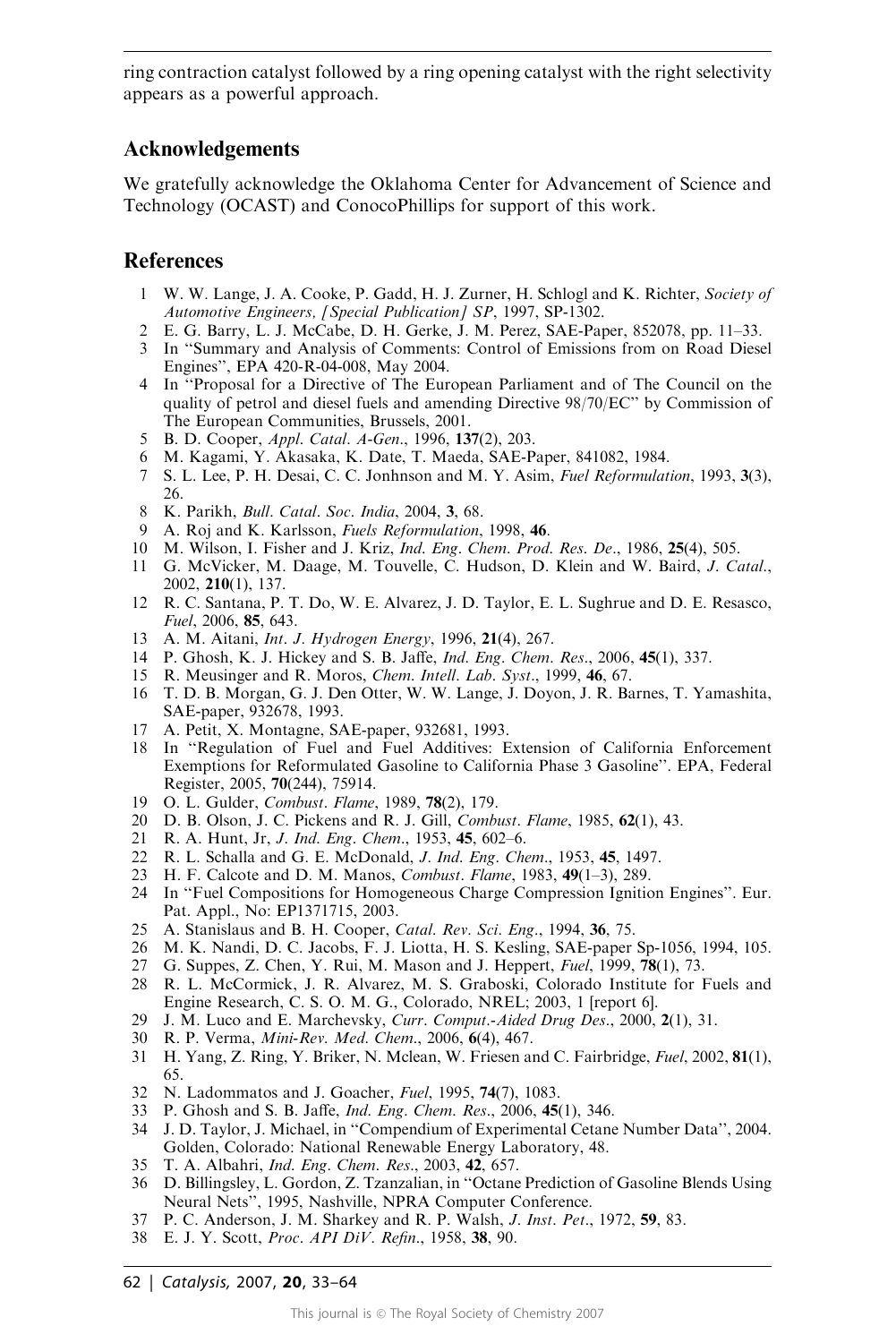- 39 S. Yan, E. G. Eddings, A. B. Palotas, R. J. Pugmire and A. F. Sarofim, *Energy Fuels*, 2005, 19(6), 2408.
- 40 K. Nakakita, K. Akihama, W. Wssman and J. T. Farrell, Ind. J. Engine Res., 2005, 6(3), 187.
- 41 I. P. Androulakis, M. D. Weisel, C. S. Hsu, K. Qian, L. A. Green and J. T. Farrell, Energy & Fuels, 2005, 19, 111.
- 42 Y. Akasaka and Y. Sakurai, Trans. JSME, 1997, 63(607), 1091.
- 43 B. M. Fabuss, J. O. Smith and C. N. Satterfield, Adv. Pet. Chem. Refin., 1964, 9, 157.<br>44 D. Kubicka, N. Kumar, P. Maki-Arvela, M. Tiitta, V. Niemi and T. Salmi, L. Catai
- 44 D. Kubicka, N. Kumar, P. Maki-Arvela, M. Tiitta, V. Niemi and T. Salmi, J. Catal., 2004, 222(1), 65.
- 45 D. Kubicka, N. Kumar, P. Maki-Arvela, M. Tiitta, V. Niemi and H. Karhu, J. Catal., 2004, 227(2), 313.
- 46 M. Santikunaporn, J. E. Herrera, S. Jongpatiwut, D. E. Resasco, W. E. Alvarez and E. L. Sughrue, J. Catal., 2004, 228(1), 100.
- 47 A. Corma, V. Gonzalez-Alfaro and A. Orchilles, J. Catal., 2001, 200(1), 34.
- 48 T. Demuth, P. Raybaud, S. Lacombe and H. Toulhoat, J. Catal., 2004, 222(2), 323.
- 49 P. T. Do, W. E. Alvarez and D. E. Resasco, J. Catal., 2006, 238(2), 477.
- 50 D. Teschner, D. Duprez and Z. Paal, J. Mol. Catal. A: Chem., 2002, 179(1–2), 201.
- 51 C. G. Walter, B. Coq, F. Figueras and M. Boulet, Appl. Catal. A: Gen., 1995, 133(1), 95.
- 52 K. Foger and J. R. Anderson, *J. Catal.*, 1979, 59(3), 325.
- 53 B. Coq, A. Bittar and F. Figueras, Appl. Catal., 1990, 59(1), 103.
- 54 P. Esteban Puges, F. Garin, F. Weisang, P. Bernhardt, P. Girard, G. Maire L. Guczi and Z. Schay, J. Catal., 1988, 114(1), 153.
- 55 F. G. Gault, Adv. Catal., 1981, 30, 1.
- 56 B. Coq, E. Crabb and F. Figueras, J. Mol. Catal. A-Chem., 1995, 96(1), 35.
- 57 R. M. Roberts, H. H. Chen and B. Junhasavasdikul, J. Org. Chem., 1978, 43(15), 2977.
- 58 A. V. Mashkina and V. I. Chernov, *Kinet. Catal.*, 2005, 46(1), 88.
- 59 S. Mignard, P. H. Caillette and N. Marchal, *Chem. Ind.*, 1994, **58**, 447.
- 60 F. Figueras, B. Coq, C. Walter and Jean-Yves Carriat, J. Catal., 1997, 169, 103.
- 61 H. Belatel, H. Al-Kandari, F. Al-Khorafi, A. Katrib and F. Garin, Appl. Catal. A, 2004, 275, 141.
- 62 J. Weitkamp, P. A. Jacobs and S. Ernst, in ''Structure and Reactivity of Modified Zeolites'', Elsevier Sci. Publ., 1984, p. 279.
- 63 F. Weisang and F. G. Gault, Chem. Comm., 1979, 519.
- 64 C. Song and X. Ma, Appl. Catal. B, 2003, 41, 207.
- 65 S. Jongpatiwut, Z. Li, D. E. Resasco, W. E. Alvarez, E. L. Sughrue and G. W. Dodwell, Appl. Catal. A: Gen., 2004, 262(2), 241.
- 66 R. M. Navarro, B. Pawelec, J. M. Trejo, R. Mariscal and J. L. G. Fierro, J. Catal., 2000, 189, 184.
- 67 A. D. Schmitz, G. Bowers and C. Song, Catal. Today, 1996, 31, 45.
- 68 R. C. Santana, S. Jongpatiwut, W. E. Alvarez and D. E. Resasco, Ind. & Eng. Chem. Research, 2005, 44, 7928.
- 69 K. Ito, Y. Kogasaka, H. Kurokawa, M. Ohshima, K. Sugiyama and H. Miura, Fuel Process. Technol., 2002, 79(1), 77.
- 70 H. Yasuda and Y. Yoshimura, Catal. Lett., 1997, 46(1-2), 43.
- 71 B. Pawelec, R. Mariscal, R. M. Navarro, S. Van Bokhorst, S. Rojas and J. L. G. Fierro, Appl. Catal. A: Gen., 2002, 225(1-2), 223.
- 72 W. Qian, H. Shirai, M. Ifuku, A. Ishihara and T. Kabe, *Energy & Fuels*, 2000, 14, 1205.
- 73 H. Yasuda, N. Matsubayashi, T. Sato and Y. Yoshimura, Catal. Lett., 1998, 54, 23.
- 74 T. Fujikawa, K. Idei, K. Ohki, M. Mizuguchi and K. Usui, Appl. Catal. A: Gen., 2001, 205, 71.
- 75 R. J. White, R. J. Houston, U.S. Patent 3435085, 1969.
- 76 A. K. Ghosh and R. A. Kydd, Catal. Rev. Sci. Eng., 1985, 27, 539.
- 77 R. A. Dalla Betta and M. Boudart, Proc. 5th Int. Congr. Catal., 1972, 1329.
- 78 S. T. Homeyer and W. M. H. Sachtler, Stud. Surf. Sci. Catal., 1989, 40, 975.
- 79 J. K. Lee and H. K. Rhee, *J. Catal.*, 1998, 208, 177.
- 80 D. C. Koningsberger, J. de Graaf, B. L. Mojet, D. E. Ramaker and J. T. Miller, Appl. Catal. A: Gen., 2000, 205, 191.
- 81 S. M. Kovach, G. D. Wilson, US Patent Appl. 3 943 053, 1974.
- 82 P. Chou and M. A. Vannice, *J. Catal.*, 1987, 107, 129.
- 83 S. D. Lin and M. A. Vannice, J. Catal., 1993, 143, 539.
- 84 M. V. Rahaman and M. A. Vannice, *J. Catal.*, 1991, 127, 251.
- 85 J. Wang, Q. Li and J. Yao, Appl. Catal. A, 1999, 184, 181.
- 86 J. Chupin, N. S. Gnep, S. Lacombe and M. Guisnet, Appl. Catal. A, 2001, 206, 43.
- 87 L. J. Simon, J. G. Van Ommen, A. Jentys and J. A. Lercher, J. Catal., 2001, 203(2), 434.